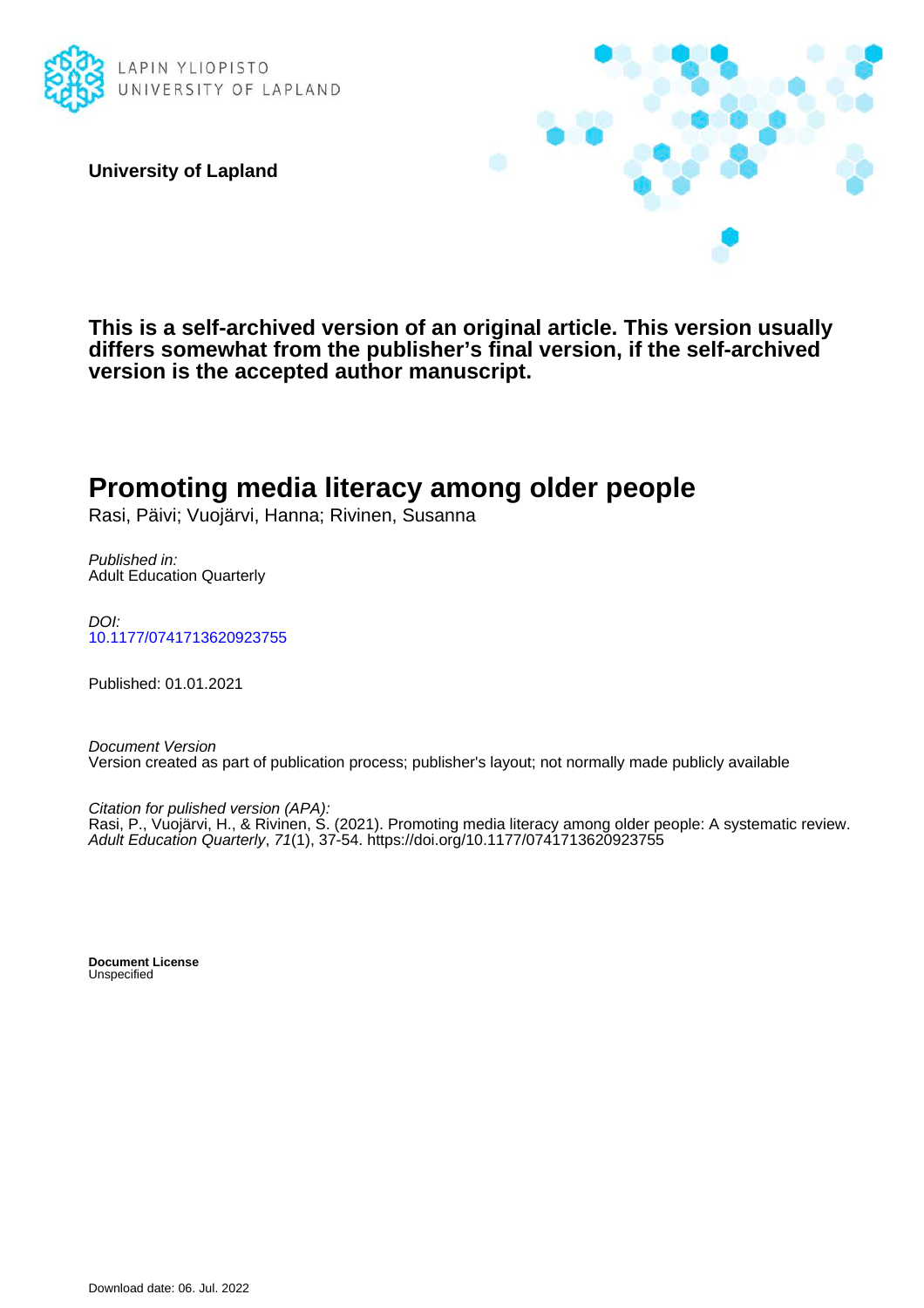# **Promoting media literacy among older people: A systematic review**

Päivi Rasi, Hanna Vuojärvi & Susanna Rivinen University of Lapland, Finland Faculty of Education, Media Education Hub

Please cite as: Rasi, P., Vuojärvi, H., & Rivinen, S. (2020). Promoting media literacy amongst older people: a systematic review. *Adult Education Quarterly.* <https://doi.org/10.1177/0741713620923755>

# **Abstract**

The aim of this study was to advance understanding of how to foster media literacy among older people. A systematic review was conducted of 40 empirical studies published between January 2005 and April 2019. The literature review provided information and practical implications for researchers, designers, and providers of media-literacy education for older people. Based on the review, it can be concluded that interventions aimed at fostering media literacy in older people need further development and creative enrichment in terms of aims, content, providers, recipients, and pedagogical approaches.

*Keywords*: older people, media literacy, systematic review, media education, media literacy education.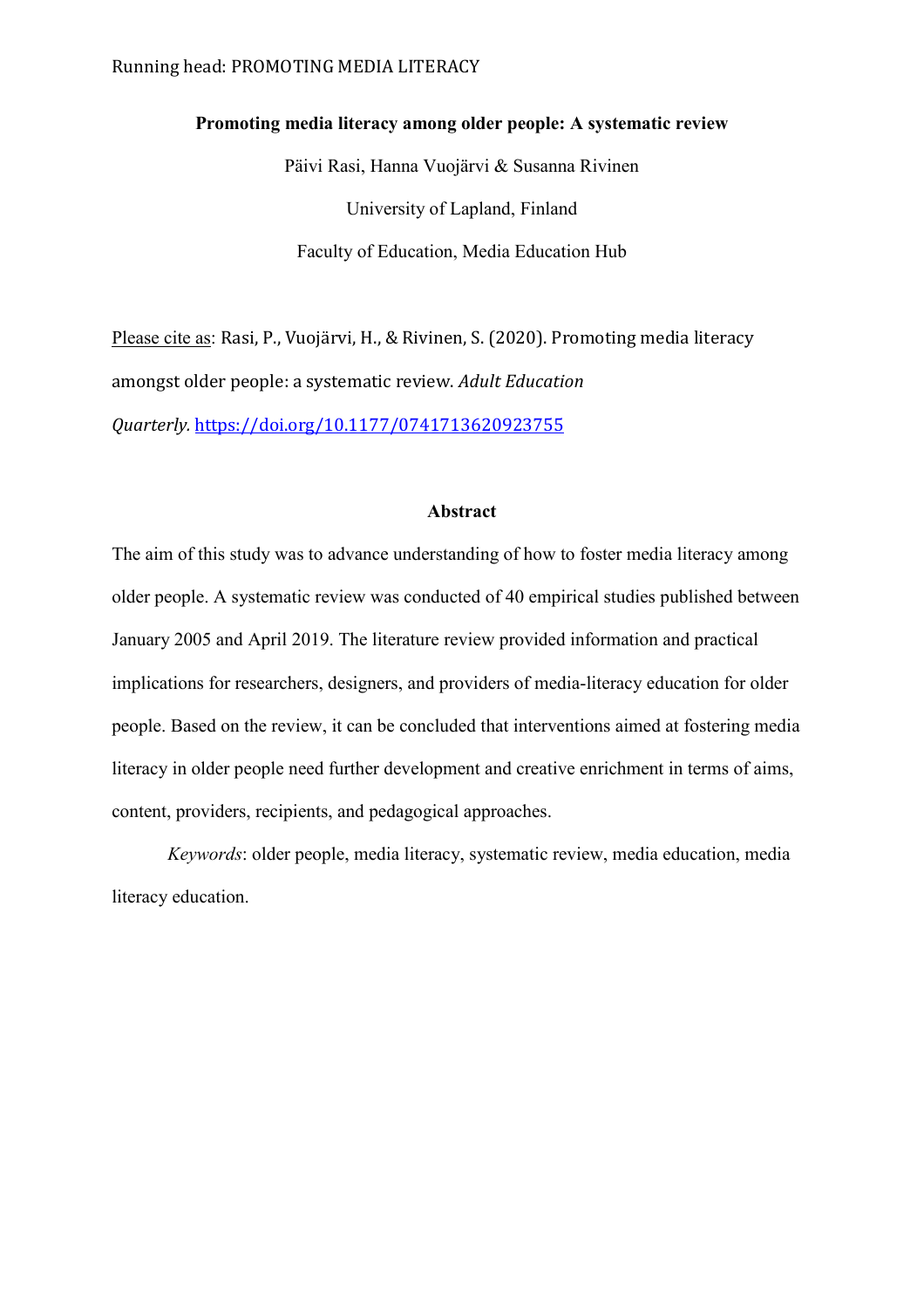Promoting media literacy among older people: A systematic review

The purpose of this literature review is to advance the understanding of how to foster media literacy among older people. Media literacy has traditionally been referred to as the ability to use, understand, and create media content in a variety of contexts (Aufderheide, 1993; Ofcom, 2015, 2019a, 2019b). However, there exists no consensus on its' exact definition (Koltay, 2016; Livingstone, Papaioannaou, del Mar Grandío Pérez, & Wijnen, 2012; Palsa & Ruokamo, 2015). For example, not all definitions of media literacy include the dimensions of production and creation of media content (Koltay, 2016). Recently, medialiteracy researchers emphasized the importance of the following dimensions of media literacy: participation in society (Hobbs, 2010; Livingstone et al., 2012), and creative and playful content production (Cannon, Potter, & Burn, 2018).

Media literacy is an umbrella concept embracing subsets such as news literacy and health media literacy. Traditionally, media literacy has been associated with the critical analysis of news, advertising, and mass media entertainment, whereas health media literacy has been associated with making positive choices related to, for example, nutrition, exercise, and substance abuse (Hobbs, 2010). In terms of older people's media-literacy needs, the importance of health media literacy has been underlined (e.g., Xie, 2011) because older people are a major potential consumer group of different health technologies, information, and services (Jin, Kim, & Baumgartner, 2019).

Media literacy is conceived as a core competence for citizens of all ages living in today's mediatized and digitalized societies (Abad Alcalá, 2019; Livingstone et al., 2012; Petranova, 2013). The academic literature identifies the following three key areas to which media literacy contributes: (a) democracy, participation, and active citizenship; (b) choice, competitiveness, and the knowledge economy; and (c) lifelong learning, cultural expression, and personal fulfilment (Livingstone, Van Couvering, & Thumim, 2005). Of these areas,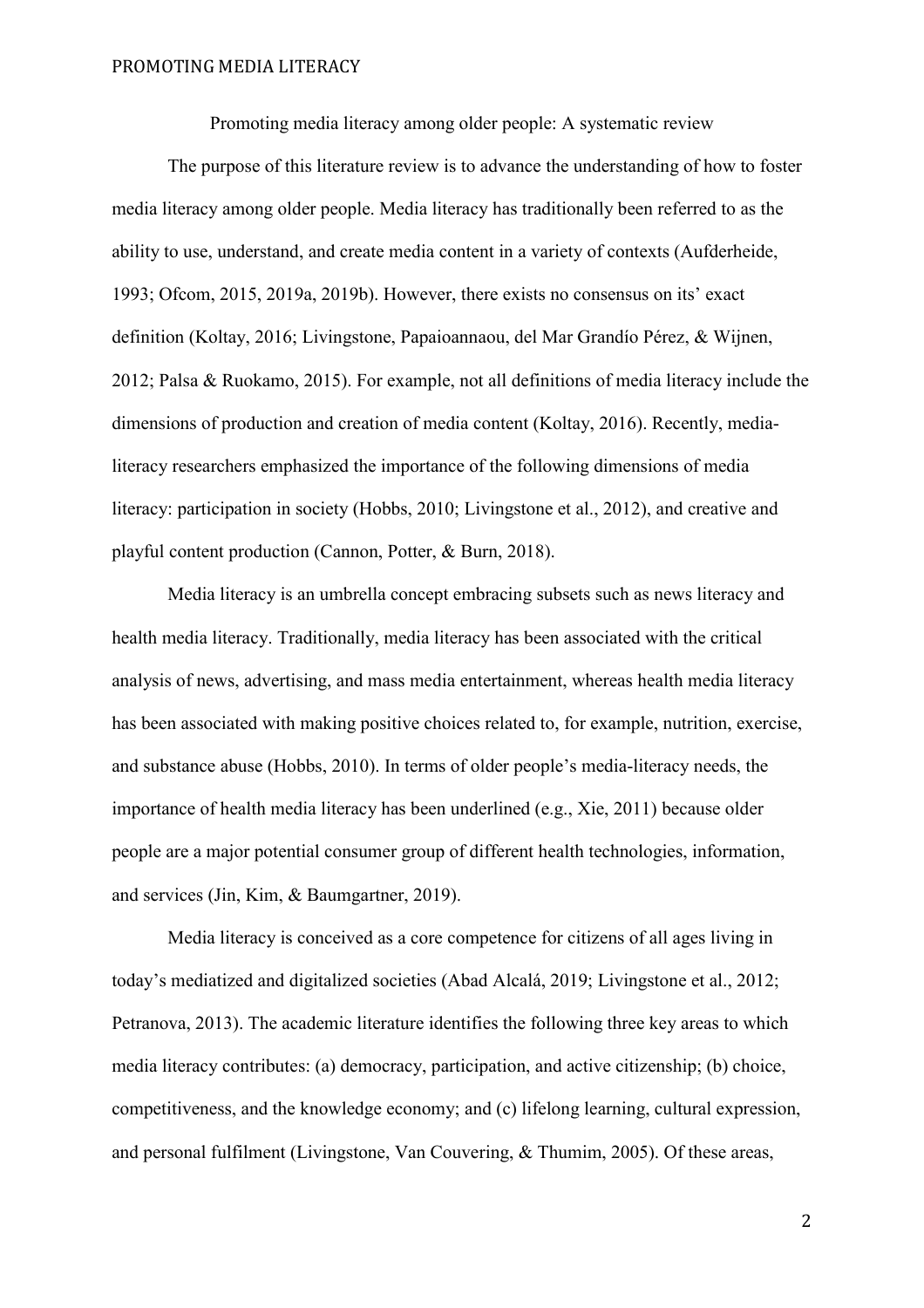"choice, competitiveness and the knowledge society" is most clearly connected to the market economy and job market.

In the context of older people's use of and attitudes towards digital media, older people are commonly defined as being 65 years and above (e.g., Anderson & Perrin, 2017; Ofcom, 2019a). However, a broader classification of older people as being 60 years of age or older (e.g., Peace, Dittman-Kohli, Westerhof, & Bond, 2007) has been used in the present literature review to to gain a broad research data and understanding of how to foster media literacy among older people.

In Europe and beyond, there is no comprehensive research on the level of media literacy of older people (Petranova, 2013; AUTHOR 1, AUTHOR 2, & ANOTHER, 2019). The majority of studies have focused on older people's *access* and *use* of digital technologies and media, while the *creation* of media content has been researched the least within the traditional dimensions of media literacy (Livingstone et al., 2005; Koltay, 2016; AUTHOR 1 & ANOTHER, 2015). The studies have concluded that while older people exhibit a variety of digital media practices, they typically use digital technologies and media less and somewhat differently than younger age groups (e.g., Anderson & Perrin, 2017; Ofcom, 2019a, 2019b). For example, there are significantly more Internet non-users among older people than among younger generations (see AUTHOR 1, 2018). Furthermore, some existing research points to older people's lack of ability to *understand*, *analyze,* and *evaluate* media content (e.g., Ofcom, 2015), including for the trustworthiness of online news (Guess, Nagler, & Tucker, 2019) and health information presented in the media (Eronen, Paakkari, Portegijs, Saajanaho, & Rantanen, 2019).

Promoting media literacy is the core of the inter- and multidisciplinary fields of media education and media-literacy education (e.g. Hobbs et al., 2010). However, there is scant research literature on effective and meaningful instructional methods for promoting media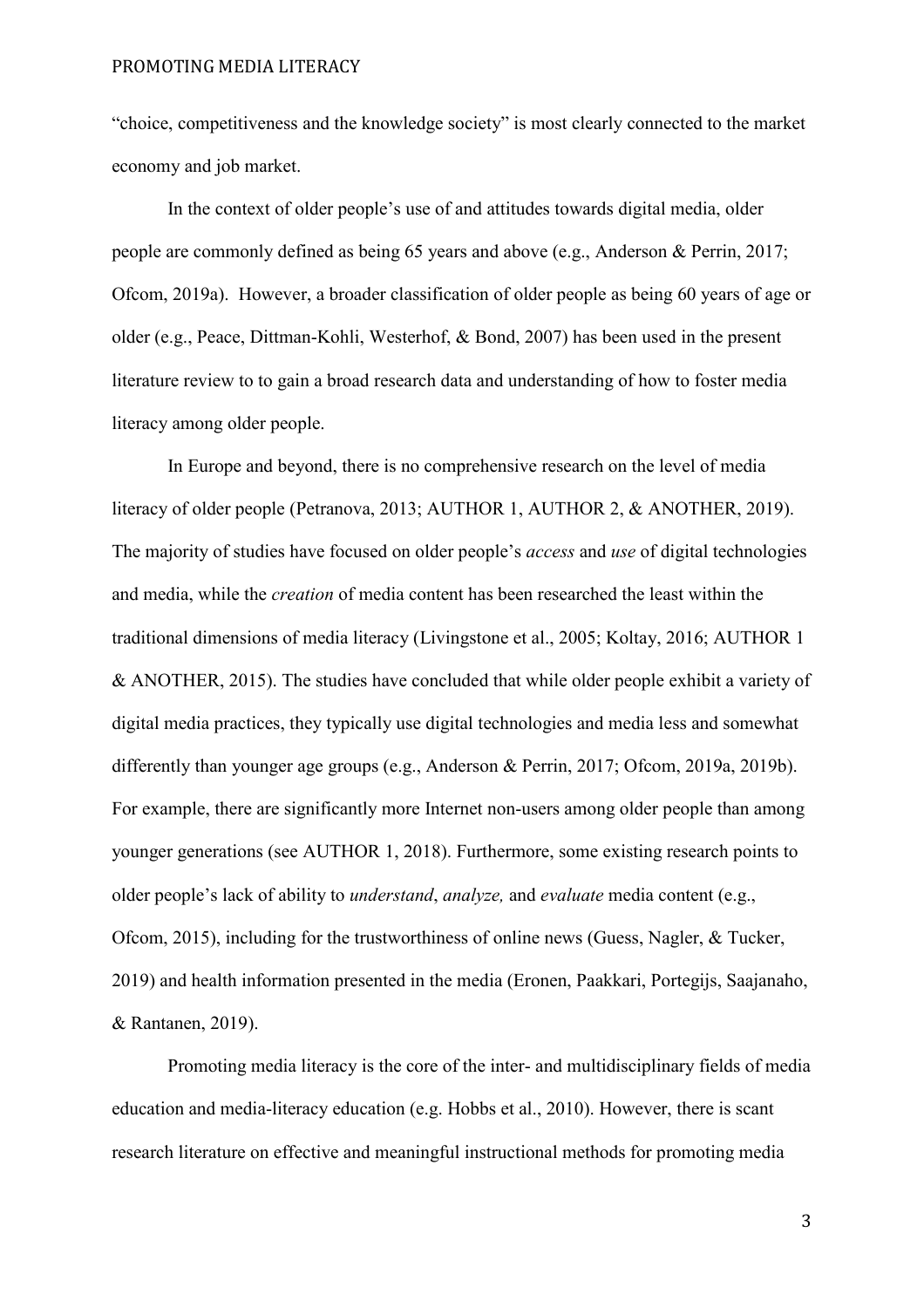literacy in older people (AUTHOR 1 et al., 2019). From the existing research, we can glean that the learning content should always be based on older people's subjective media-literacy needs and interests (Vroman, Arthanat, & Lysack, 2015). The importance of fostering older people's self-efficacy as users of media and digital technologies has been underlined (e.g., Lam & Lee, 2007; Livingstone et al., 2005; Vroman et al., 2015). In addition, social support networks have proved crucial for older people's learning in general (Barnard, Bradley, Hodgson, & Lloyd, 2013; Jin et al., 2019; Lin, Tang, & Kuo, 2012).

The focus of our literature review is on studies reporting on practical media-literacy interventions. Media literacy is considered here as the ability to use, understand, and create media content in a variety of contexts (Aufderheide, 1993; Ofcom, 2015, 2019a, 2019b). Therefore, the literature on interventions addresses quite different topics. By reviewing relevant studies, we sought to answer the following questions: (a) what dimension of media literacy (use, understand, create) did the media-literacy interventions target? (b) what kind of pedagogical approaches were used to foster media literacy in older people? (c) what kind of media-literacy intervention outcomes were reported? and (d) what kind of practical implications for media education were reported?

#### **Methods**

Systematic literature review was selected because we followed strict predetermined criteria for material selection and strived for meticulous and transparent reporting (Gough & Thomas, 2016). The aim was to identify "what is known and not known about an issue considered from a particular perspective at one particular point in history" (Gough & Thomas, 2016, p. 91). This section will outline the review process, which consisted of searches, selection, and analytical strategies.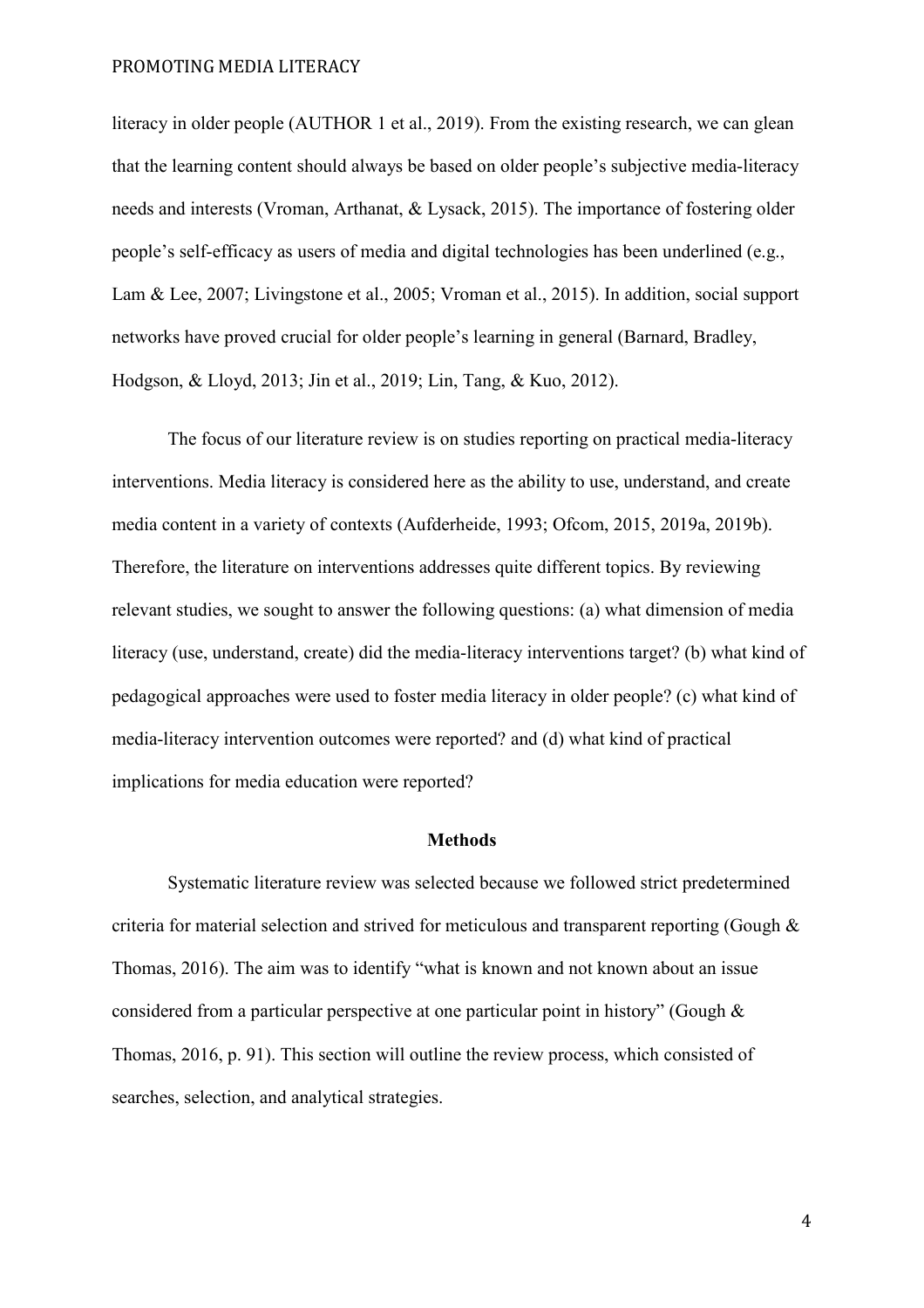# *Search and Selection*

The research data was collected in three separate stages, the first in August 2016 by the first two authors. During the first stage, the following international online databases were selected for the literature search: ScienceDirect (Elsevier), SAGE Journals, ERIC - Education Collection (ProQuest), and Academic Search Elite (Ebsco). The second stage was needed, because there was a delay in the process due to changes in the first and second authors' opportunities to continue with the review. The second stage was conducted in the spring of 2019 by the third author and it involved expanding the time frame of the literature until April 2019. The third, complementary stage was performed in March–June 2019 collaboratively by the authors to broaden the list of search phrases. The second and third stages were performed using the same databases as the first stage but with the addition of the AgeLine database.

Relevant articles were found using the following search phrases and combinations thereof: older adult, senior citizen, senior, elderly people, older people, aged people, senior people, ICT, computer, technology, media, digital, digital literacy, digital competence, media literacy, digital skill, media competence, Internet, competence, computer training, ICT training, computer instruction, ICT instruction, technology instruction, technology training, computer skill, learning, teaching, pedagogy, instruction, skill, training, and intergenerational learning. The information specialist at the authors' university library was consulted while creating the search phrases and choosing the relevant databases.

Articles that met the following criteria were accepted in the literature review: (a) appeared in a peer-reviewed journal, (b) were written in English, (c) were published between 2005 and April 2019, and (d) reported an empirical study aimed at promoting, through a practical intervention, some dimension of older people's media literacy as defined in this study. The start date of 2005 was chosen because older people's media literacy started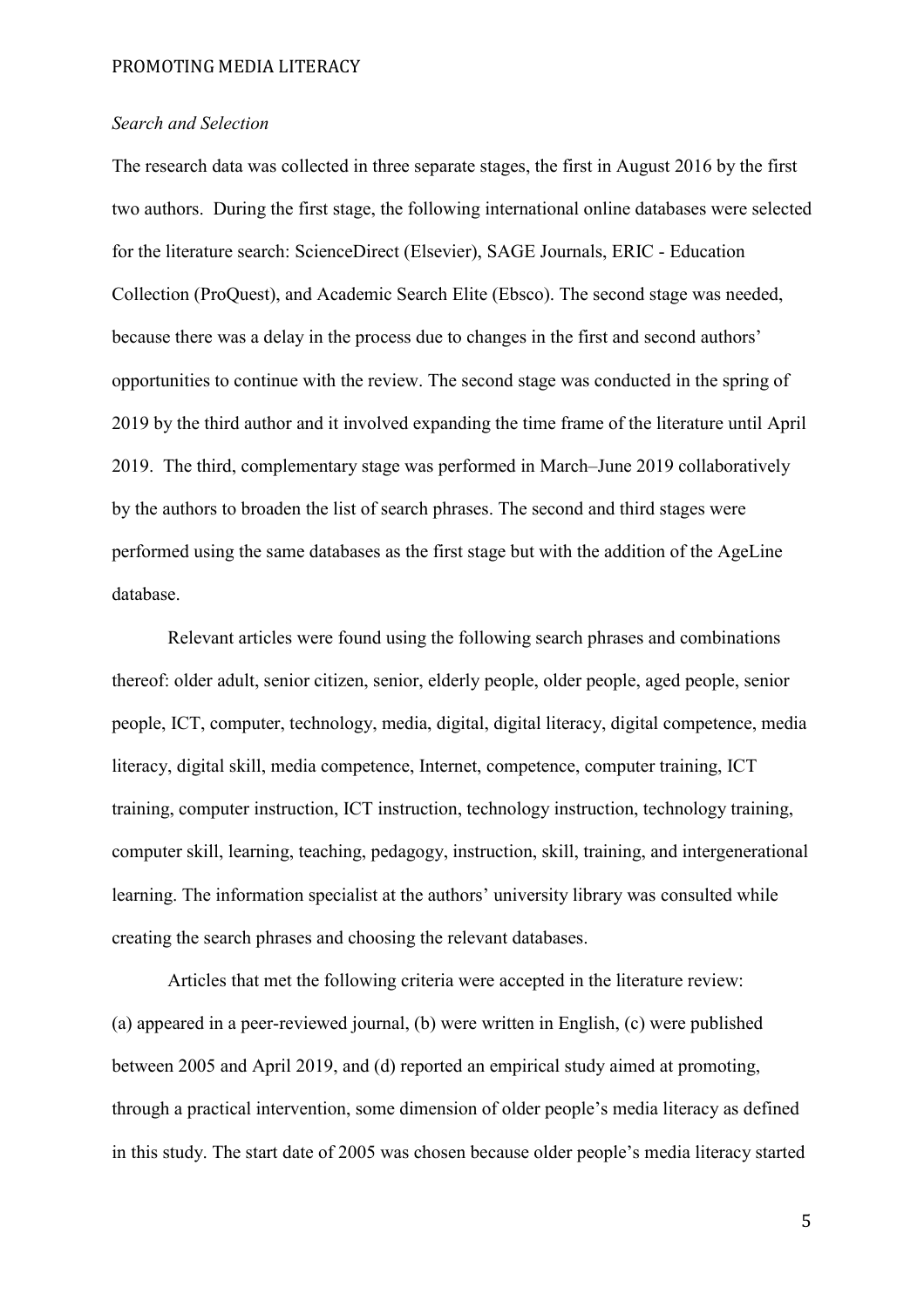to gain interest in research literature at that time (Author 1 et al., 2019). The first two stages of the data collection yielded 1,804 articles. In the initial screening, all articles were reviewed in terms of whether their titles, abstracts, and keywords matched our inclusion criteria. Duplicates and mistakes were manually removed. Through the initial screening, 45 articles were identified as relevant to this review, and the authors performed a preliminary coding of the selected articles. Through the coding process, 14 articles were identified as not meeting the inclusion criteria. Thus, the first two stages resulted in 31 articles. The third, complementary stage was performed using the term "literacy" in combination with the same search phrases referring to older people as in the previous stages. This search yielded 534 articles of which nine were identified as relevant to this review. In sum, the data collection resulted in 40 articles.

# *Analytical Strategies*

The authors divided the selected articles among themselves, and each author performed a preliminary analysis of the articles allocated to her. In this preliminary analysis, the authors used a coding table that included the following categories: bibliographical information; organizer of the media education intervention and country from which it came; number, gender, and age of participants; area of media literacy; goals and outcomes of the intervention; and pedagogical approach. The final analysis of the selected articles  $(n = 40)$ was conducted by using NVivo 12 analysis software. The articles were coded according to the categories used in the preliminary analysis. The authors performed the analysis collaboratively during a four-day workshop. This process resulted in a more nuanced and trustworthy analysis, as the authors collaboratively coded the data through discussing their individual classifications and reached a shared understanding. The analysis was mainly deductic, as the categories were based on previous research literature. In the following section, we will present our results according to our research questions.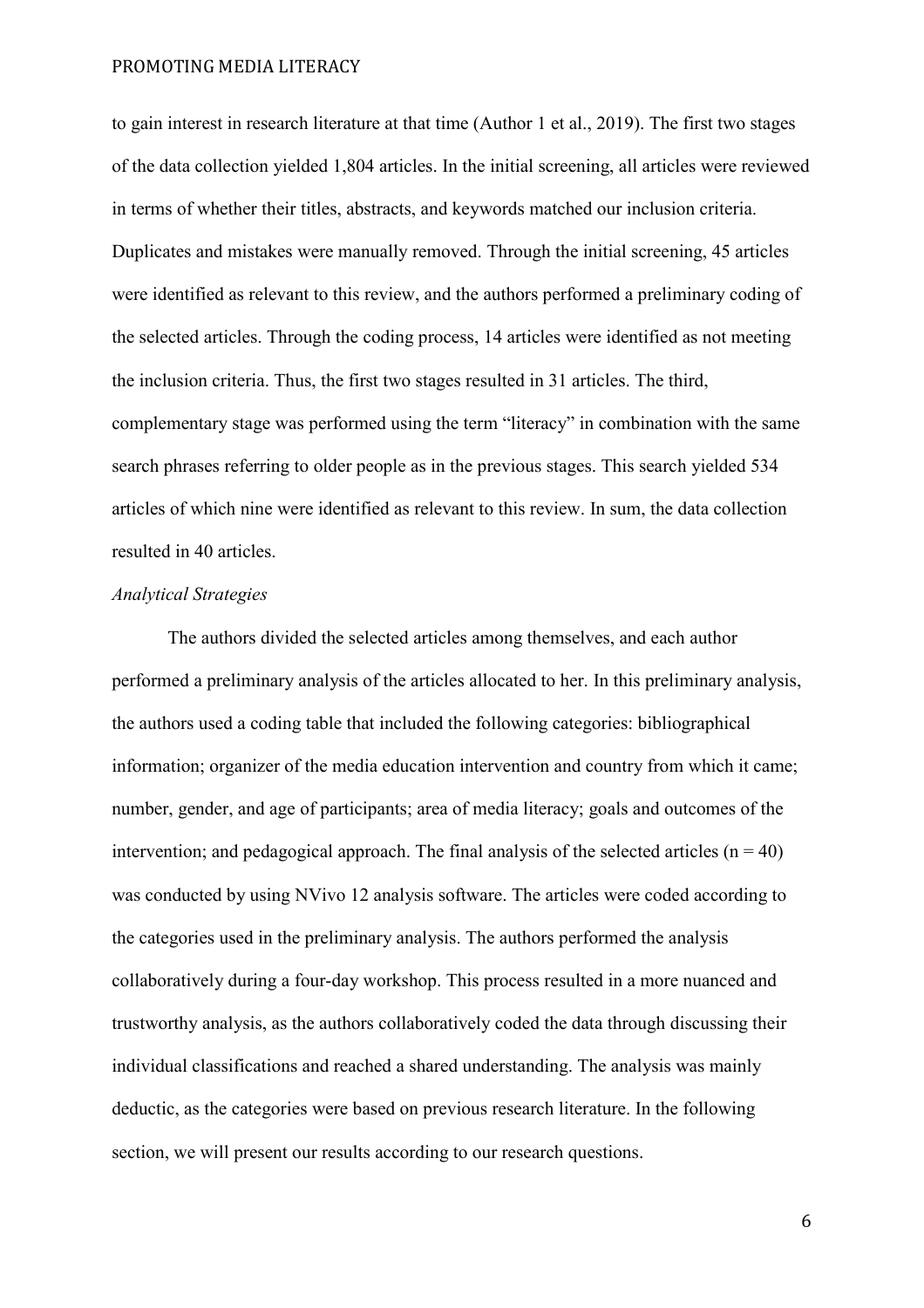#### **Findings**

Of the 40 empirical articles, 18 were quantitative, 11 were qualitative, and 11 used mixed methods. The articles were published in 28 different journals, which represented multidisciplinary research. Due to the ways the media-literacy intervention providers had selected their participants, we were not able to strictly target people over 60 years of age. Either the mean age or the age range of the older people participating in the interventions was defined in 36 of 40 articles. In most of these 36 articles, either the minimum age ( $n = 10$ ) or the mean age  $(n = 11)$  of the participants was over 60 years. However, in 15 articles, some of the youngest participants were in their 50s or, in two articles, their 40s, while the majority were over 60.

In all of the interventions, the majority of participants were female. The interventions were organized in the following 17 countries: USA ( $n = 15$ ), Spain ( $n = 6$ ), United Kingdom  $(n = 4)$ , Italy  $(n = 2)$ , Canada  $(n = 2)$ , Taiwan  $(n = 2)$ , China  $(n = 1)$ , Czech Republic  $(n = 1)$ , Estonia (n = 1), Finland (n = 1), Hong Kong (n = 1), Israel (n = 1), Malaysia (n = 1), Portugal  $(n = 1)$ , Slovenia  $(n = 1)$ , South Korea  $(n = 1)$ , and Thailand  $(n = 1)$ . The media literacy interventions were organized by collaborative project ( $n = 16$ ), university ( $n = 12$ ), community college ( $n = 2$ ), senior club or center ( $n = 2$ ), research institute ( $n = 2$ ), project (n  $= 2$ ), elderly home (n = 1), and social services (n = 1). In two studies, the organizers were not identified.

# *Dimensions of media literacy: use, understand, create*

Our first research question focused on what dimension of media literacy did the media-literacy interventions target. It was answered by categorizing the articles according to the dimensions of media literacy in older people that the reported interventions targeted: use, understand, and create. These categories were derived from previous research in which media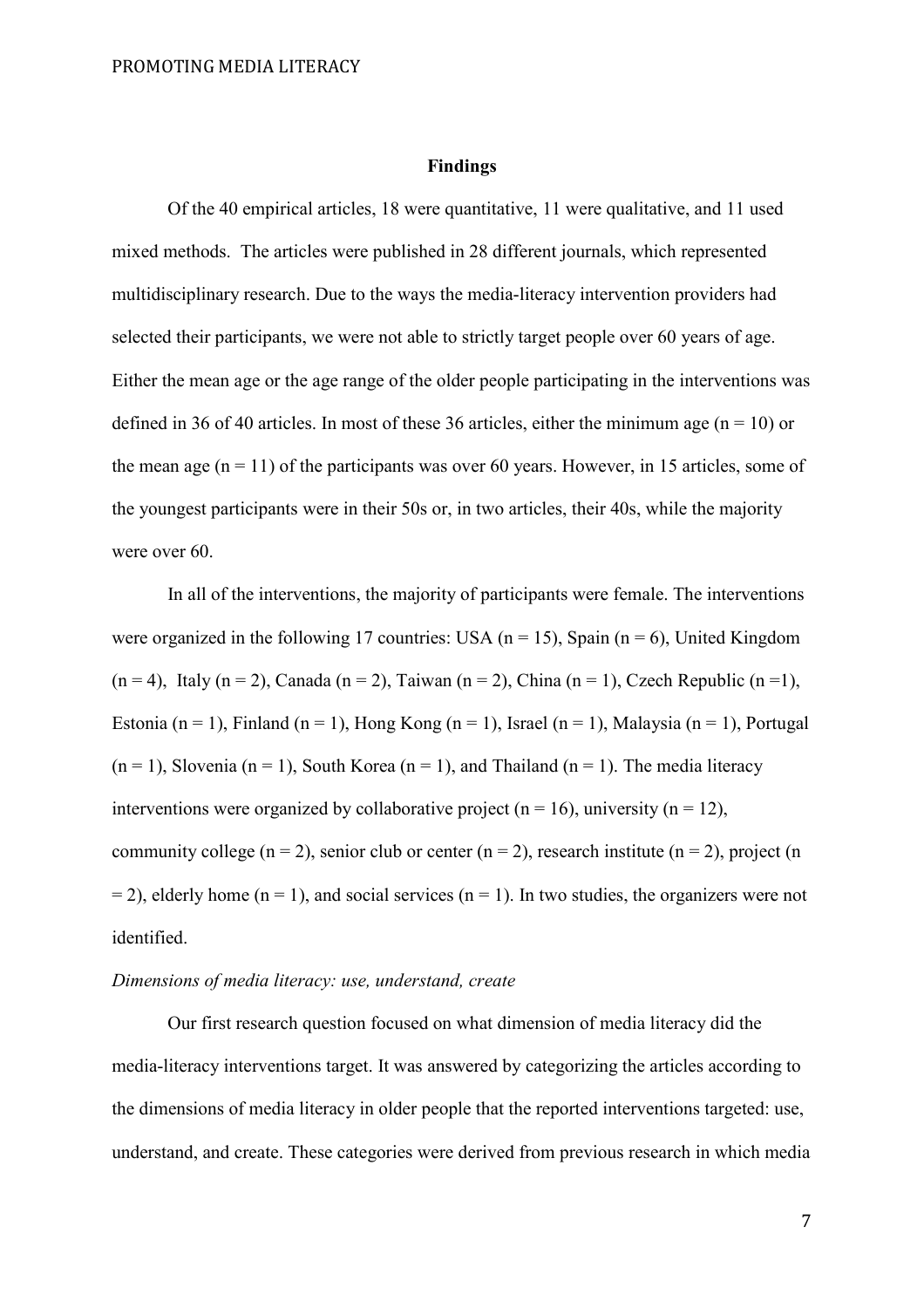literacy was most often defined as the ability to access, use, understand, analyze, evaluate, and create media content and communications in a variety of contexts (Aufderheide, 1993; Ofcom, 2015, 2019a, 2019b).

*Use.* Thirty-five of 40 articles reported on an intervention targeting older people's use of digital technologies and media, including devices, software, applications, web browsers, search engines, and operating systems. In addition, the articles reported on interventions that targeted older people's abilities to use various online environments and services, including social media and peer-to-peer networks. Communications via e-mail, videoconferencing, and online chat were also targeted. There were several purposes for which the applications and environments could be used, such as news, travel, health, banking, learning, entertainment, and social interaction.

*Understand.* Eleven articles reported on an intervention that targeted older people's abilities to understand and evaluate online information and digital media. Almost all  $(n = 9)$ of these articles focused on e-Health literacy: finding, understanding, evaluating, and applying online health information to health problems (e.g., Lee & Kim, 2018; Manafò & Wong, 2012; Young, Weinert, & Spring, 2012; Xie, 2011). For example, one intervention focused on learning "to recognize and locate 1. reliable health information websites, 2. the sponsor of a health website, 3. the purpose of a health website, 4. the authors of the health information, 5. the reviewers of the health information, 6. the most recent update of the health information, 7. the privacy policy of a health website, and 8. clues about the accuracy of a website's health information" (Xie, 2011, p. 66). Only one article (Esteller-Curto & Escuder-Mollon, 2012) coded in this category focused on fostering older people's critical media literacy skills through dealing with topics such as digital journalism.

*Create*. Seven articles were coded in the category "create." Even though some of these articles also included coding in the "use" category, their emphasis was on participants'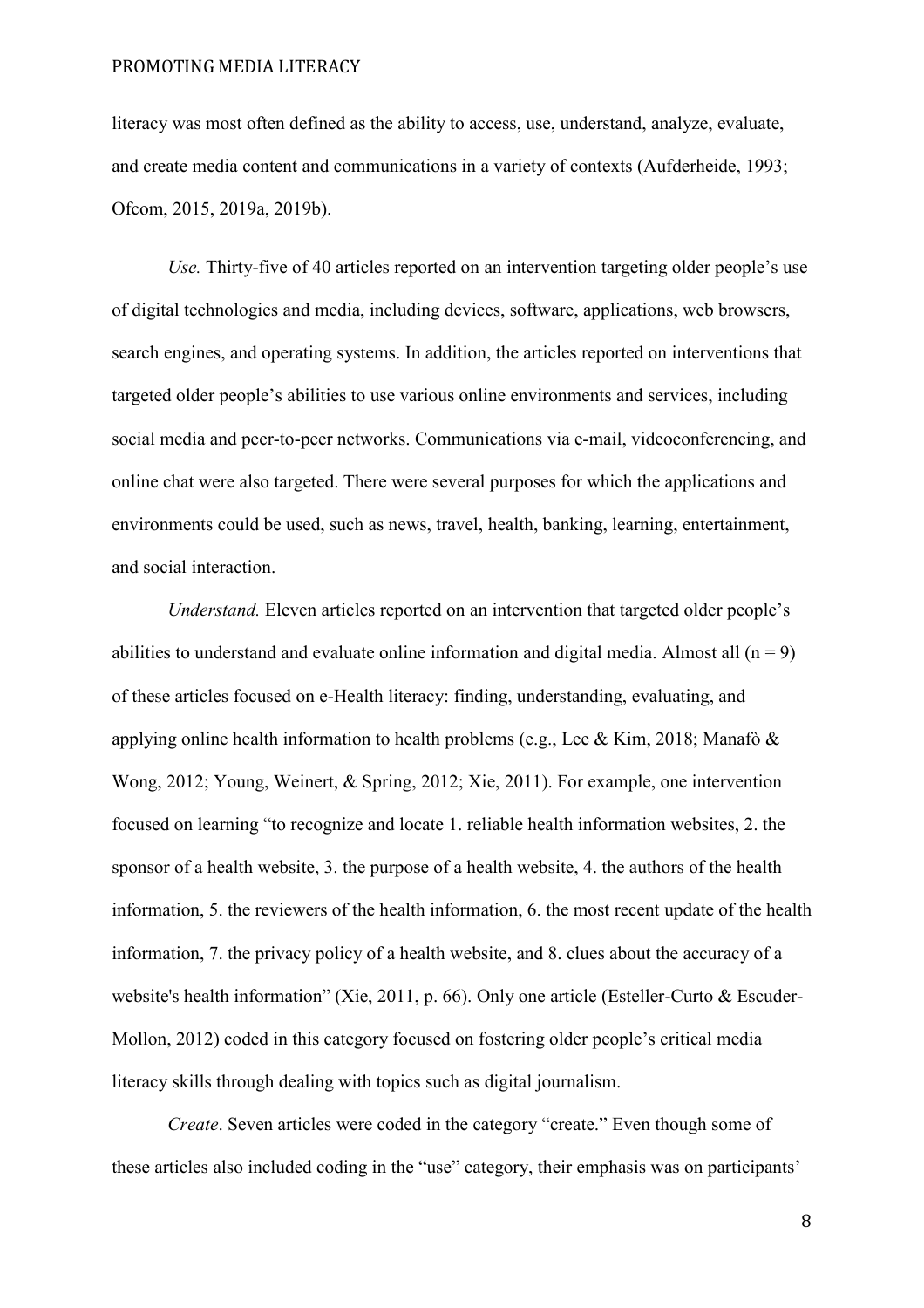creative content-production processes, and the use of digital tools was only secondary to that aim. These articles reported on interventions in which older people created their life histories in various formats, such in a Word file (Gamliel, 2016), a film (Manchester & Facer, 2015), or on DVD and via photo exhibition (Del Prete et al., 2011). One article (Heydon, 2011) reported on an intervention where participants created multimodal presentations of special things and places. In one intervention (Strong, Guillot, & Badeau, 2012), participants were assisted in creating personal health profiles to share medical information with health-care providers.

# *The pedagogical approaches used in older people's media education*

Our second research question focused on what kind of pedagogical approaches were used to foster media literacy in older people. The data analysis process yielded several categories of pedagogical approaches that we clustered into four upper-level categories: (a) formal and teacher-centered pedagogy, (b) individual and learner-centered pedagogy, (c) creative pedagogy, and (d) blended and online pedagogy (Table 1). Even though the pedagogical approaches are presented here as separate, it needs to be noted that, in individual articles, the learning interventions could include features from or a combination of several approaches.

# Insert table 1 here

*Formal and teacher-centered pedagogy.* More often than not, the learning interventions were designed around formal and teacher-centered approaches to pedagogy. The articles included in this category typically reported a fixed-length course (e.g., Castilla et al., 2018; Chiu et al., 2016; Berkowsky, Cotten, Yost, & Winstead, 2013; Xie, 2011b), the content and aims of which were usually preset by the instructor (Blažun, Saranto, &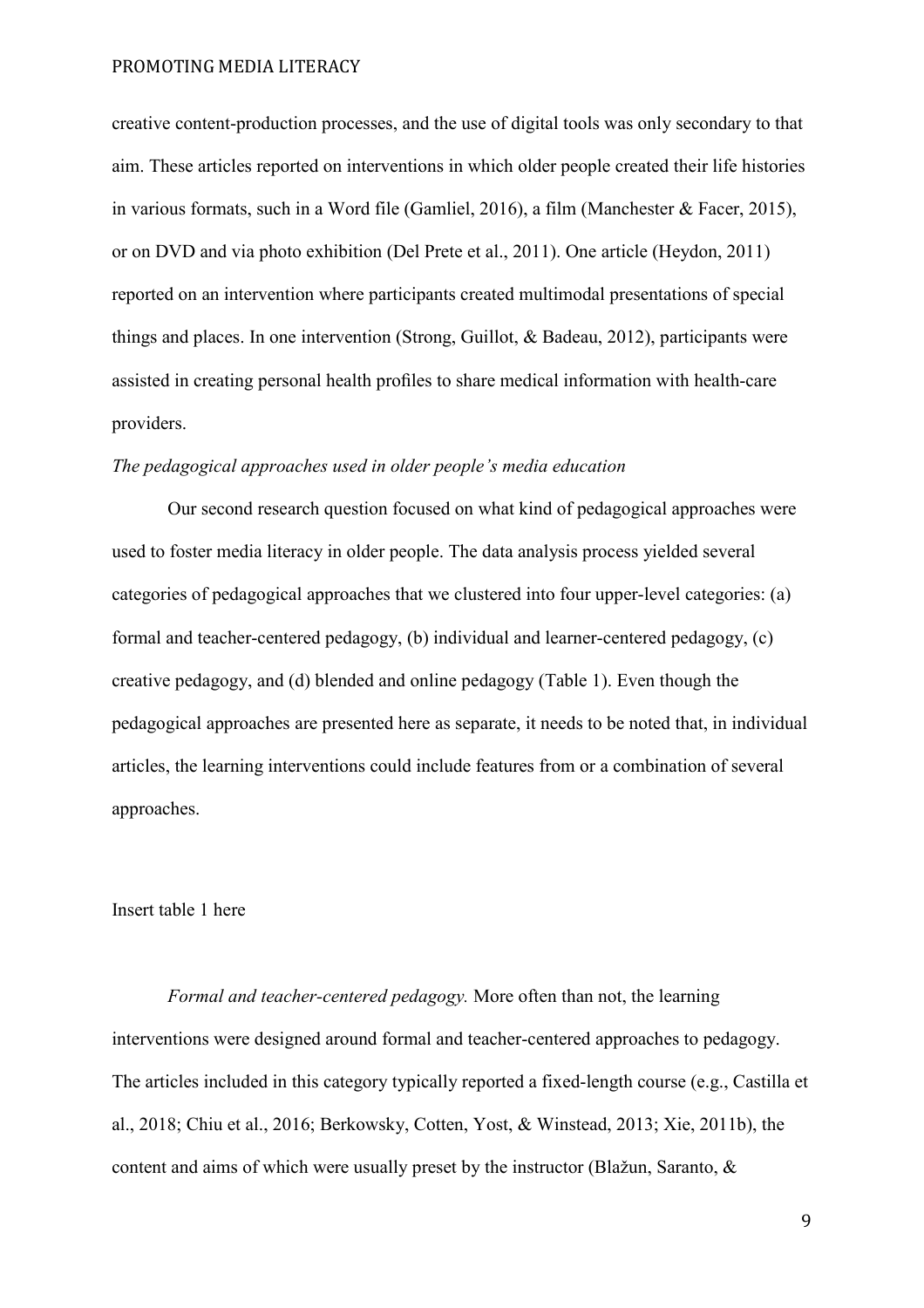Rissanen, 2012; González, Paz Ramírez, & Viadel, 2015; Laganà, Oliver, Ainsworth, & Edwards, 2011). There were also some articles that reported the possibility of adding content according to participants' wishes (Aspinall, Beschnett, & Ellwood, 2012; Strong, Guillot, & Badeau, 2012).

The group sizes in these learning interventions were small, typically 8–9 persons per group (Gagliardi, Mazzarini, Papa, Giuli, & Marcellini, 2008; Turner, Turner, & van de Walle, 2007; Xie, 2011b), and in some cases, the instruction was delivered through one-onone teaching (Lagana et al., 2011). The courses were delivered in classroom-like settings that were on some occasions adjusted to meet the special ergonomic criteria of the elderly (Berkowsky et al., 2013; Xie, 2011b). The instructors were graduate students (Berkowsky et al., 2013; Xie & Bugg, 2009), professionals from seniors' centers (Castilla et al., 2018), ICT instructors (Kim & Merriam, 2010), or librarians (Strong et al., 2012; Young et al., 2012). Often, instructors were accompanied by assistants (Chiu et al., 2016; Gagliardi et al., 2008; Kim & Merriam, 2010).

The courses were designed so that the pace of instruction suited the participants' needs. There was not an excessive amount of information provided at once (Lagana et al., 2011; Strong et al., 2012), and the participants were given enough time to complete their tasks and exercises (Xie & Bugg, 2009). The pedagogical designs also included support for peer-to-peer learning through, for example, collaborative tasks and reflection (Xie, 2011b). Some interventions included homework (Vaportzis, Martin, & Gow, 2017; Strong et al., 2012; Xie, 2012), and there were assessments after the interventions to test participants' knowledge and skills (Gagliardi et al., 2008; Lagana et al., 2011). A special feature characterizing teaching to the elderly seems to be the use of printed training manuals (Berkowsky et al., 2013; Chiu et al., 2016; González et al., 2015; Strong et al., 2012; Xie, 2012; Xie & Bugg, 2009).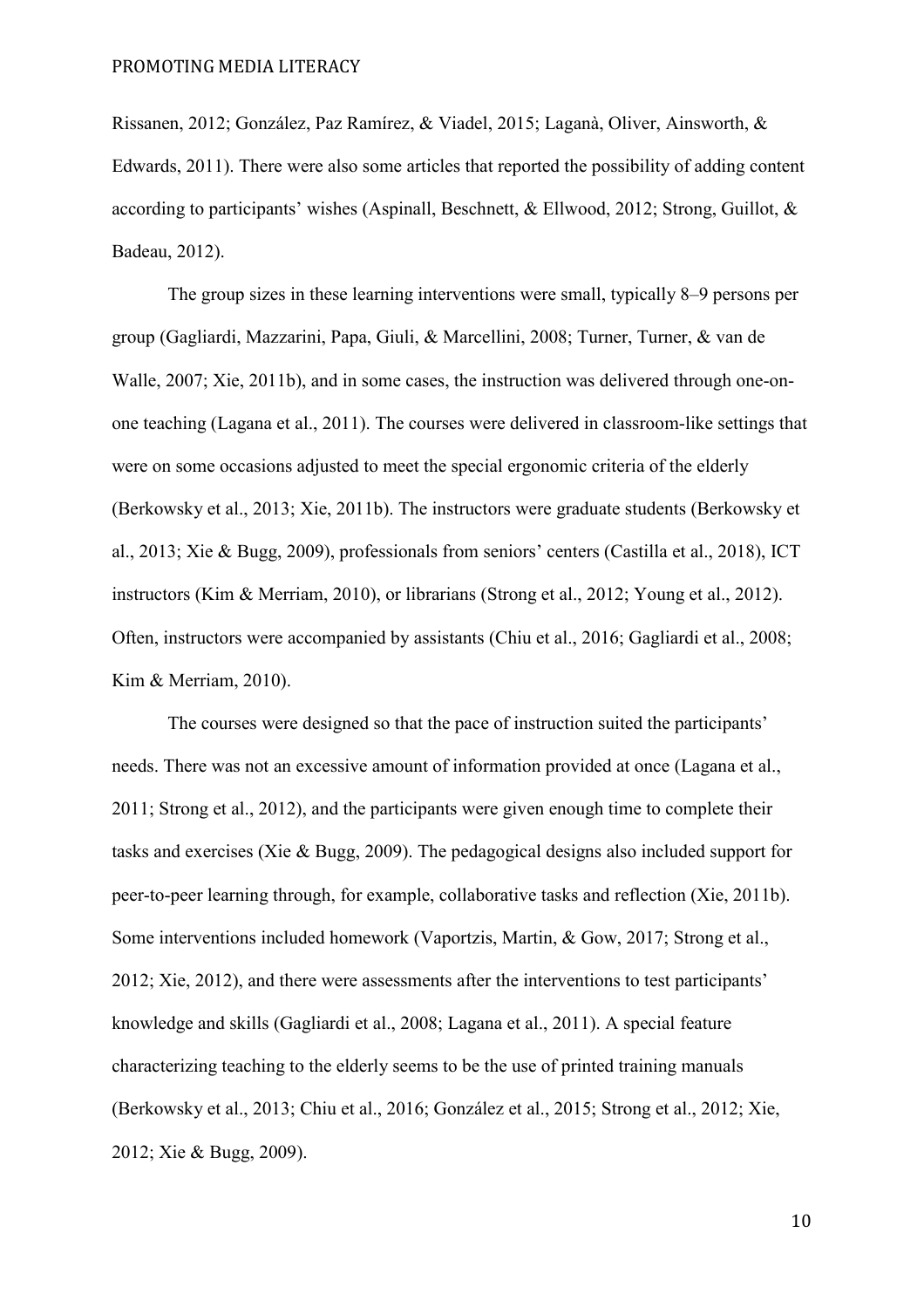*Individual and learner-centered pedagogy.* The second category includes studies that often used one-on-one tutoring as the pedagogical approach (e.g., Brown & Strommen, 2018; Lee & Kim, 2018; Tambaum, 2017). The main characteristic of this category and its main difference with the previous one is that the content and the aims of training were based on the participants' own learning goals (Lee & Kim, 2018), experiences, needs, characteristics, abilities (Patrício & Osório, 2016; Tambaum, 2017), tested level of Internet anxiety (Zhou, Yasuda, & Yokoi, 2007), or existing habits of using technology and devices (Lee & Kim, 2018). On the basis of these, the training consisted of individualized lessons (Brown  $\&$ Strommen, 2018) or short introductory tutorials on how to use an application or device (Nor, Razak, Abdullah, Malek, & Salman, 2011; Tambaum, 2017).

This category also includes the studies that applied intergenerational pedagogical approaches in which senior learners were tutored by significantly younger tutors, such as volunteer teenagers (Brown & Strommen, 2018; Gall, 2014; Lee & Kim, 2018; Tambaum, 2017) or children attending the same course as the elderly (Gamliel, 2016). The aims of the intergenerational learning interventions included, for example, support, communication, understanding, promotion of social inclusion, and solidarity between generations (Gamliel, 2016; Patrício & Osório, 2016; Sayago et al., 2013).

*Creative pedagogy.* Pedagogical approaches based on participants' creative processes were rare in the reviewed articles. In general, this pedagogical approach is individual and learner-centered in its orientation, but the creative process is a special characteristic included in the training (Del Prete et al., 2011; Manchester & Facer, 2015). Furthermore, the main objective of the exercise was not necessarily to learn how to use computers and networks *per se*. Rather, that was secondary to, for example, expressing personal experiences and life histories (Del Prete et al., 2011; Heydon, 2011; Manchester & Facer, 2015), empowering participants in their lives, promoting active participation and the creation of an information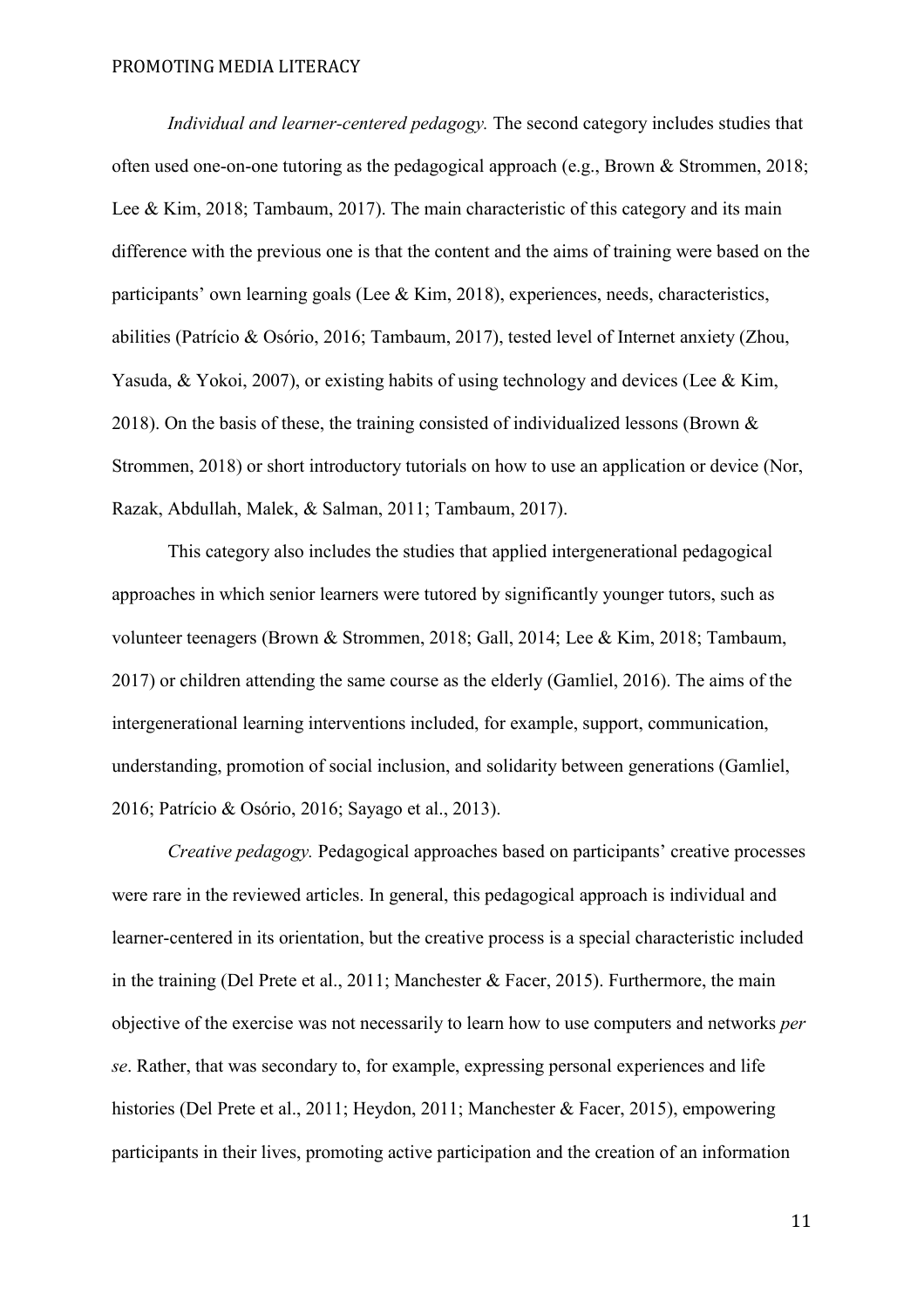society (Del Prete et al., 2011), and restoring information vital to maintaining cultural heritage (Manchester  $\&$  Facer, 2015). The technologies used in the creative processes (see Table 1) varied considerably depending on the type of a creative product desired (Del Prete et al., 2011, Manchester & Facer, 2015; Heydon, 2011).

*Blended and online pedagogy.* In this category, the learning interventions were carried out partly (Zhou et al., 2007) or totally (Manafò & Wong, 2013) in an online environment. To be coded in this category, the intervention had to include some practical activities in an online environment, not simply watching videos or webinars. In studies applying a blended learning approach, online activities were prioritized over face-to-face activities. The learning interventions in these studies were aimed at the acquisition of basic computer skills (Taha, Czaja, & Sharit, 2016), basic Internet skills, such as using search engines and understanding their logic, and more advanced Internet skills, such as creating a webpage (Artis & Kleiner, 2006). Online training was also used to teach seniors how to use a telemedicine system (Lai, Kauffman, Starren, & Shea, 2009; Manafò & Wong, 2013).

Studies that focused on online courses had a strong orientation toward developing age-sensitive e-learning systems (Lai et al., 2009; Taha et al., 2016; Zhou et al., 2007) that could be used with minimal or no previous computer skills (Lai et al., 2009; Zhou et al., 2007). The pedagogical design principles included providing learners with interaction with the tutor, the opportunity to control the pace of instruction, increasing their feelings of motivation, creating interesting tasks, presenting material in an organized way, reducing the amount of terminology used, and offering rapid feedback (Taha et al., 2016). The written instructions were at times accompanied by how-to videos (Artis & Kleiner, 2006; Taha et al., 2016).

The meaning of social support was, in fact, perceived as critical for the success of all four pedagogical approaches. The roles of tutors, peers, instructors, professionals, volunteers,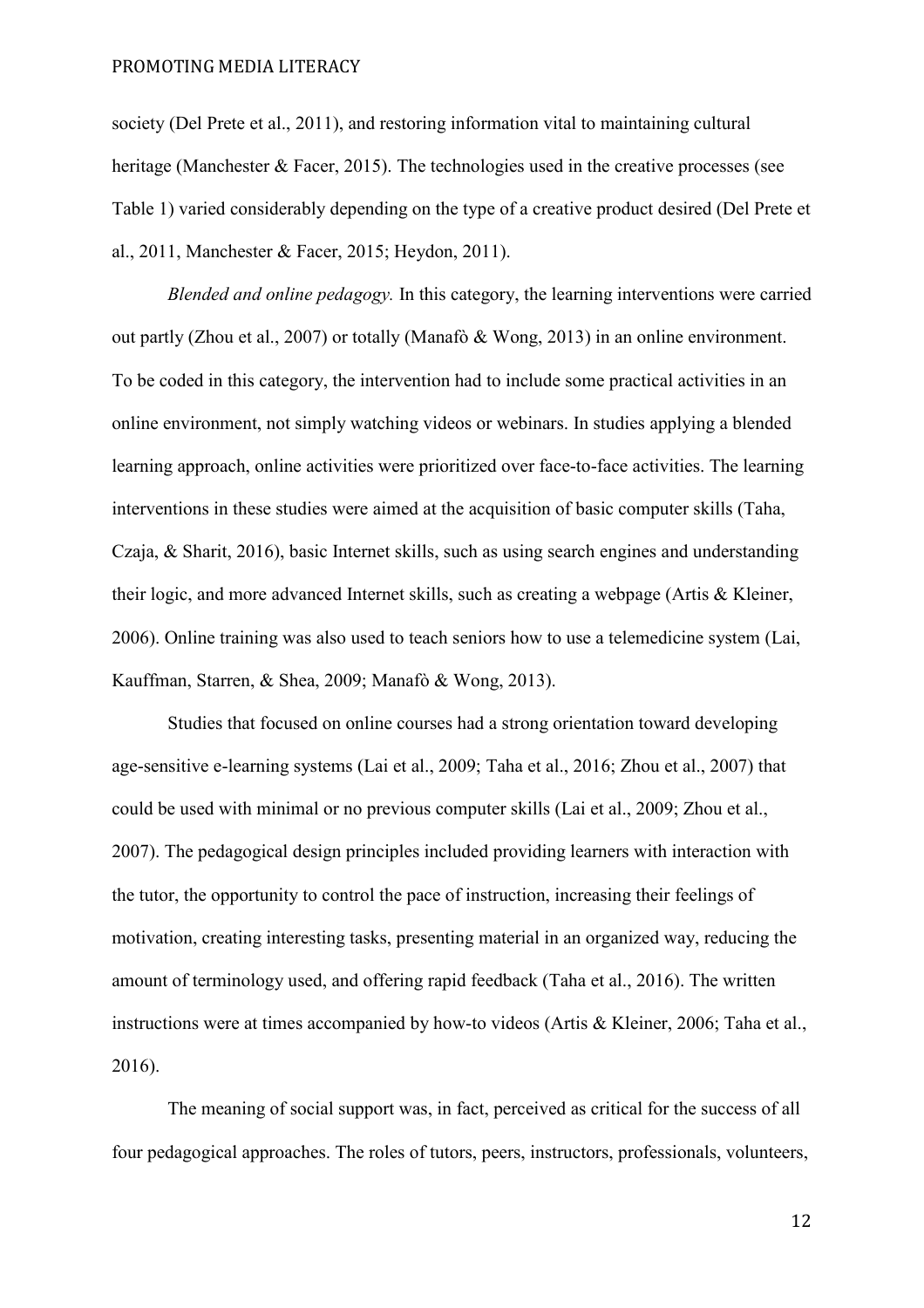and younger generations were considered important for the overall success of the learning intervention. It seems that the elderly learners benefited from one-on-one support (Gall, 2014) and small groups in which they could observe how peers worked or how teachers taught the peers (Kim & Merriam, 2010). Further, social support from peers proved beneficial for both the provider and the receiver (Kim & Merriam, 2010; Sayago et al., 2013; Strong et al., 2012). However, two studies reported problems related to intergenerational teaching approaches. These studies reported that the teaching strategies of the young tutors were inadequate (Gamliel, 2016; Tambaum, 2017) and some of the participating tutors were unsatisfied with their tasks and wanted to quit before the end of the intergenerational program (Gamliel, 2016).

# *Reported outcomes of media-literacy interventions for older people*

Our third research question focused on what kind of media-literacy intervention outcomes were reported. The outcomes of media-literacy interventions for older people were categorized according to the following key areas to which media literacy contributes: (a) democracy, participation, and active citizenship; (b) choice, competitiveness, and the knowledge economy; and (c) lifelong learning, cultural expression, and personal fulfilment (Livingstone et al., 2005). The category "choice, competitiveness, and the knowledge economy" received no coding, reflecting the fact that in the studied interventions older people were not primarily identified as workers in the labour market or consumers in the market economy.

In addition, we found outcomes in only four papers that could be coded into the category "democracy, participation, and active citizenship". These studies reported that the intervention triggered experiences of alienation from the contemporary technological world (Turner et al., 2007) and heightened the participants' "awareness that being unfamiliar with ICT would result in marginalisation and exclusion from the society" (Wong, Chen, Lee,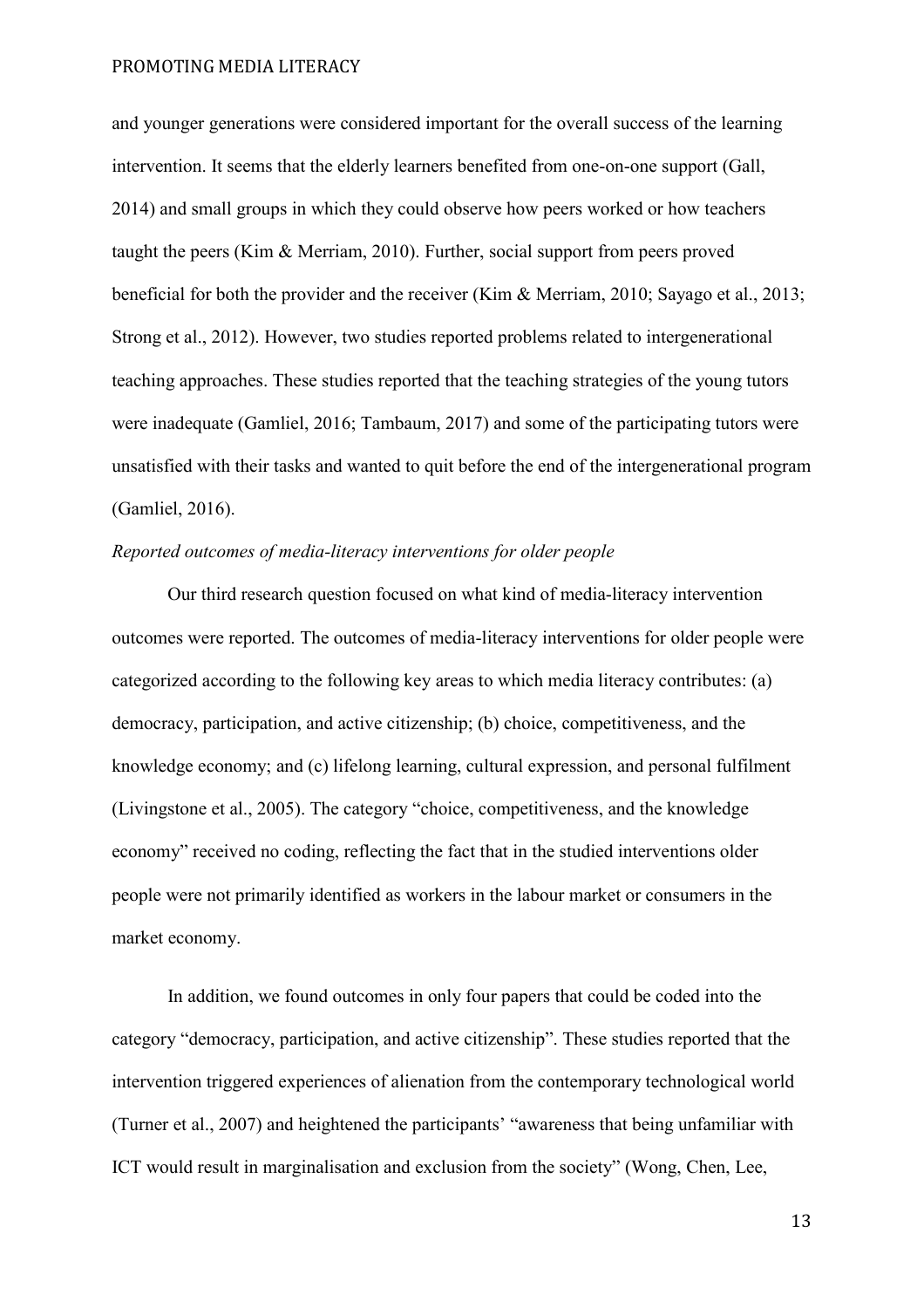Fung, & Law, 2014, p. 158). On the other hand, two studies reported that the intervention made the participants feel they were less marginalized from the current society (Kim & Merriam, 2010) and that the intervention reduced inequality between urban and rural areas (Castilla et al., 2018).

The following reported outcomes of older people's media literacy interventions were coded into the category "lifelong learning, cultural expression, and personal fulfilment": changes in attitudes ( $n = 27$ ), increased ICT skills ( $n = 22$ ), changes in everyday life ( $n = 5$ ), reduced loneliness and social isolation ( $n = 5$ ), e-Health literacy ( $n = 4$ ), and other outcomes  $(n = 6)$ . The reported changes in attitudes were mostly positive, as only two articles reported negative attitudes as outcomes of the intervention. Negative attitudes could reflect participants' feelings of frustration with Internet coverage (Nor et al., 2011), technology anxiety, and alienation from contemporary society (Turner et al., 2007). Most of the articles  $(n = 26)$  reported positive attitude changes, such as increased self-efficacy (e.g., Bertera, 2014; Castilla et al., 2018; Kim & Merriam, 2010; Laganà et al., 2011), confidence (e.g., Berkowsky et al., 2013; González et al., 2015; González, Paz Ramírez, & Viadel, 2012) and self-esteem (González et al., 2015; Kim & Merriam, 2010; Patrício & Osório, 2016).

A large number of articles ( $n = 22$ ) reported increased ICT skills among senior citizens (e.g., Berkowsky et al., 2013; Blažun et al., 2012; Del Prete et al., 2011). Furthermore, it was argued that increased ICT skills could increase older people's happiness, self-esteem, optimism in life (Patrício & Osório, 2016); their social networking activities (Vaportzis et al., 2017); and the quality of their lives (Blažun et al., 2012; Gall, 2014; Patrício & Osório, 2016). On the other hand, some articles  $(n = 4)$  reported no changes in ICT skills (e.g., Berowsky et al., 2013; Gagliardi et al., 2008).

Reported changes in everyday life focused especially on changes in older people's health-related behaviors, such as playing a more active role in their own health care (Xie,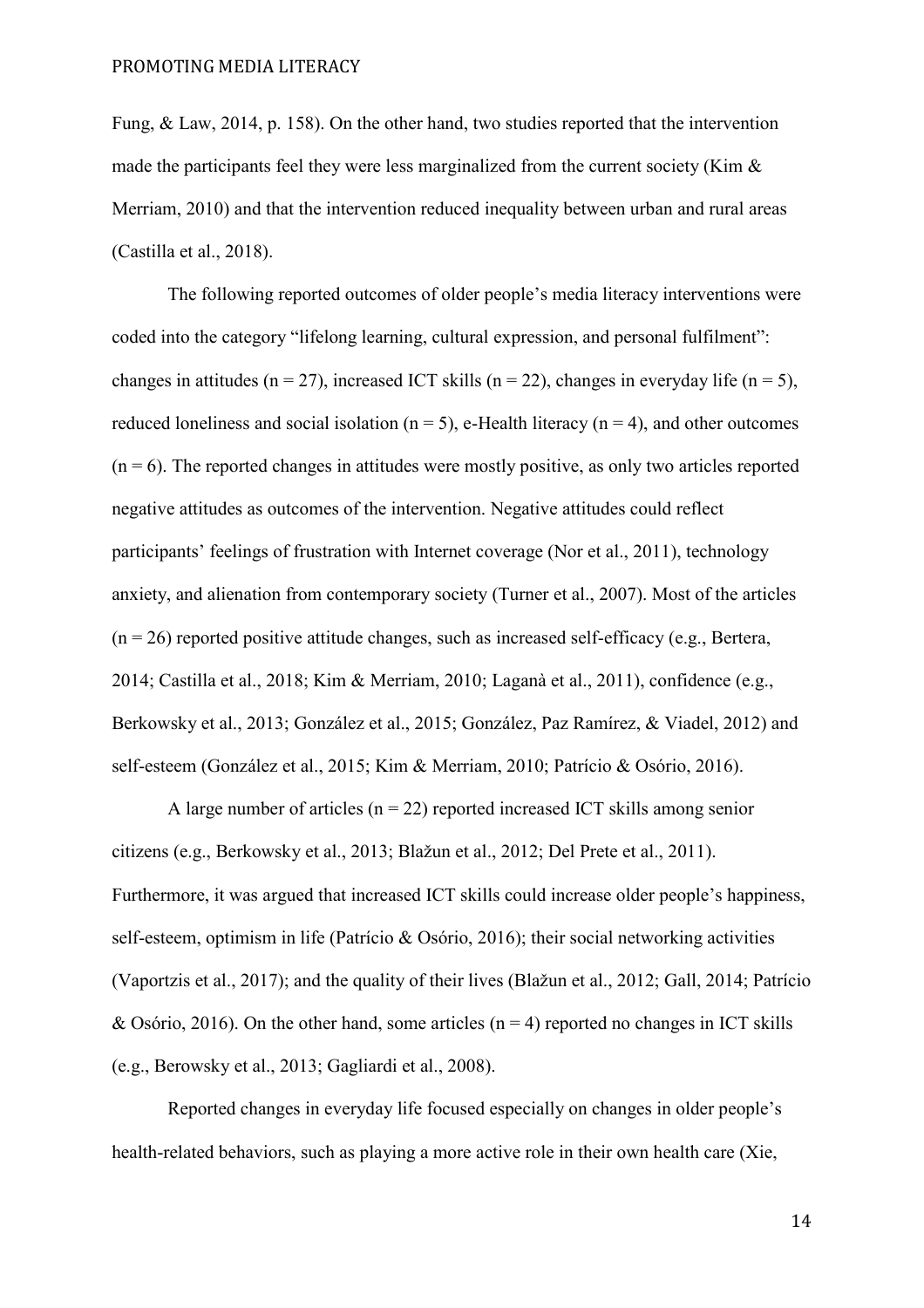2011b; Xie, 2012; Xie & Bugg, 2009). Some articles reported that the study participants felt that learning about computers made them closer to their families by enabling interactions (e.g., Kim & Merriam, 2010). Five papers (e.g., Blažun et al., 2012; Lee & Kim, 2018) presented reduced loneliness and social isolation as the outcome of the intervention*,* as did four papers (Aspinall et al., 2012; Lee & Kim, 2018; Manafò & Wong, 2013; Xie, 2011) regarding enhanced e-Health literacy. In six papers, the following other outcomes were reported: digital literacy, lifelong learning, active ageing, intergenerational solidarity, improvement in cognitive ability, and stimulation of collective memories.

# *Implications for future*

Finally, to answer the fourth research question, the selected articles were coded according to the key implications for practice they concluded with. All in all, 64 practical implications were coded in 32 articles. The implications were classified according to which of the following questions they addressed: (a) to whom should media-literacy interventions be offered? (b) which dimensions of media literacy should be targeted? (c) what kind of pedagogical approaches should be implemented? and (d) who should provide support and training for older people?

*To whom should media literacy interventions be offered?* According to the articles, interventions should be offered also to people not participating in the presented interventions, such as seniors with health problems (Xie, 2011b), seniors over 76 years of age, older people with less experience with technology, and minority populations with low health literacy skills who live in different countries (Bertera, 2014; Lee & Kim, 2018; Vaportzis et al., 2017). Furthermore, it was argued that interventions and services should also be provided for homebound seniors who are at great risk of social isolation (Lee & Kim, 2018).

*Which dimensions of media literacy should be targeted?* Besides offering training for older people in the use of digital technologies and media (e.g., González et al., 2015; Taha et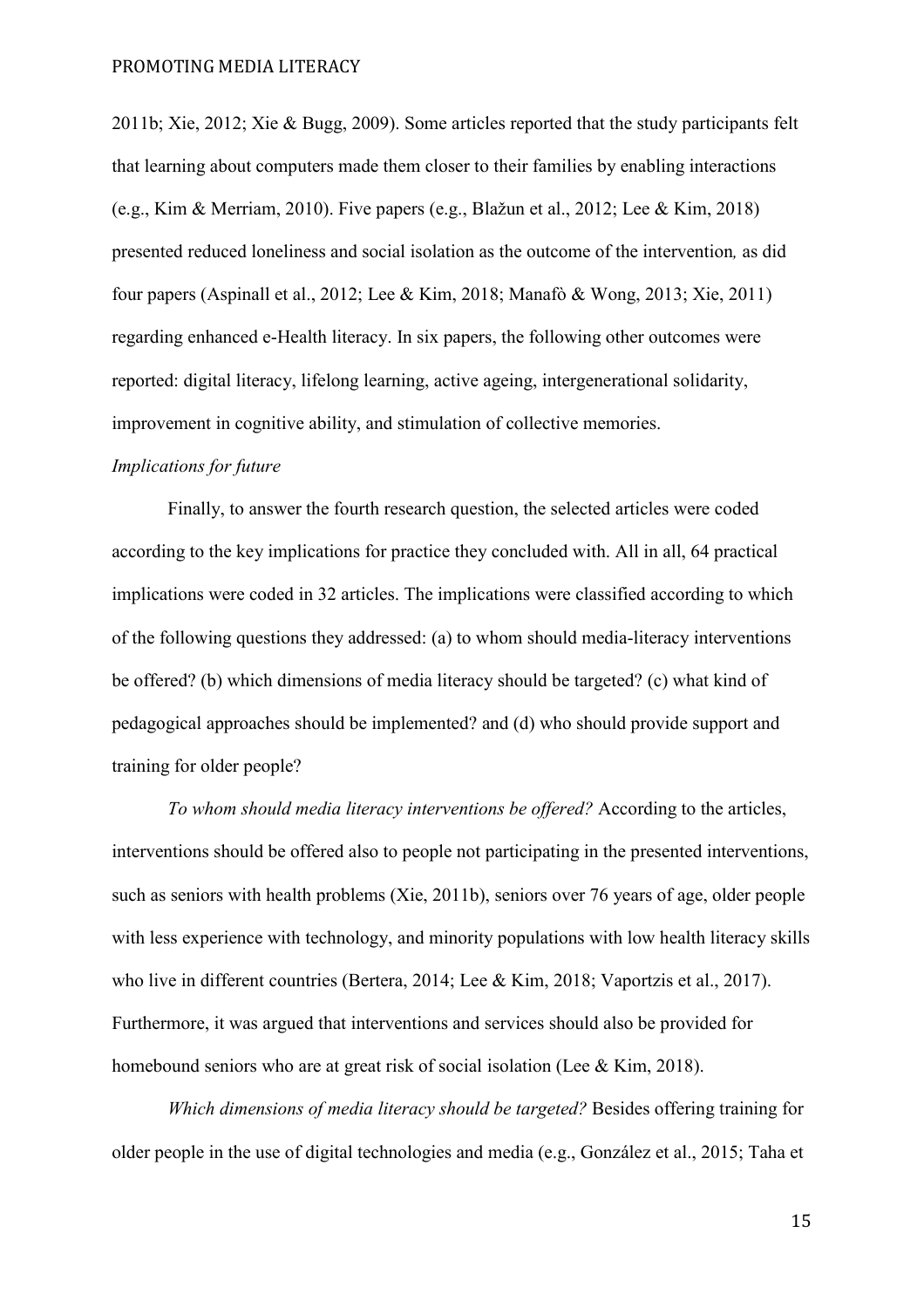al., 2016; Xie & Bugg, 2009), the articles discussed the need to develop more strategies to improve older people's confidence and self-efficacy in mastering Internet activities (Chu & Chu, 2010). Pertaining to the media literacy dimension of "understand", some articles concluded that media literacy interventions should target older people's health media literacy and e-health literacy (Manafò & Wong, 2013; Young et al., 2012; Xie, 2012). Only one article examined the practical implications of dealing with older people's abilities to create media content, in particular the need to pay attention to older people's ability to tell personal and public stories about their lives to challenge the mainstream representation of their demographic (Manchester & Facer, 2015).

*What kind of pedagogical approaches should be implemented?* The articles suggested several pedagogical approaches or practices that future media-literacy interventions should make use of, including peer-to-peer teaching (Castilla et al., 2018), intergenerational approaches (Gall, 2014; Tambaum, 2017; Young et al., 2012), compassionate and experienced teachers (Kim & Merriam, 2010; Vacek & Rybenská, 2016), collaborative and informal learning environments (Sayago et al., 2013), a supportive, friendly, and respectful learning atmosphere (Chiu et al., 2016; Kim & Merriam, 2010), and holistic teaching approaches tailored towards the needs and lives of older people (Berkowsky et al., 2013; Gagliardi et al., 2008; Sayago et al., 2013; Turner et al., 2007). The following approaches should also be applied: providing an ample number of learning sessions spread out over a long period of time (Taha et al., 2016) and offering a slowed pace of instruction, printed handouts, and sufficient repetition (Strong et al., 2012).

*Who should provide support for older people?* The articles suggested seniors' centers, public libraries (Lee & Kim, 2018; Xie & Bugg, 2009), and other community-based settings as providers of computer and Internet access and support. In terms of older people's health media literacy, public libraries, caregivers, and schools (with computer savvy students) were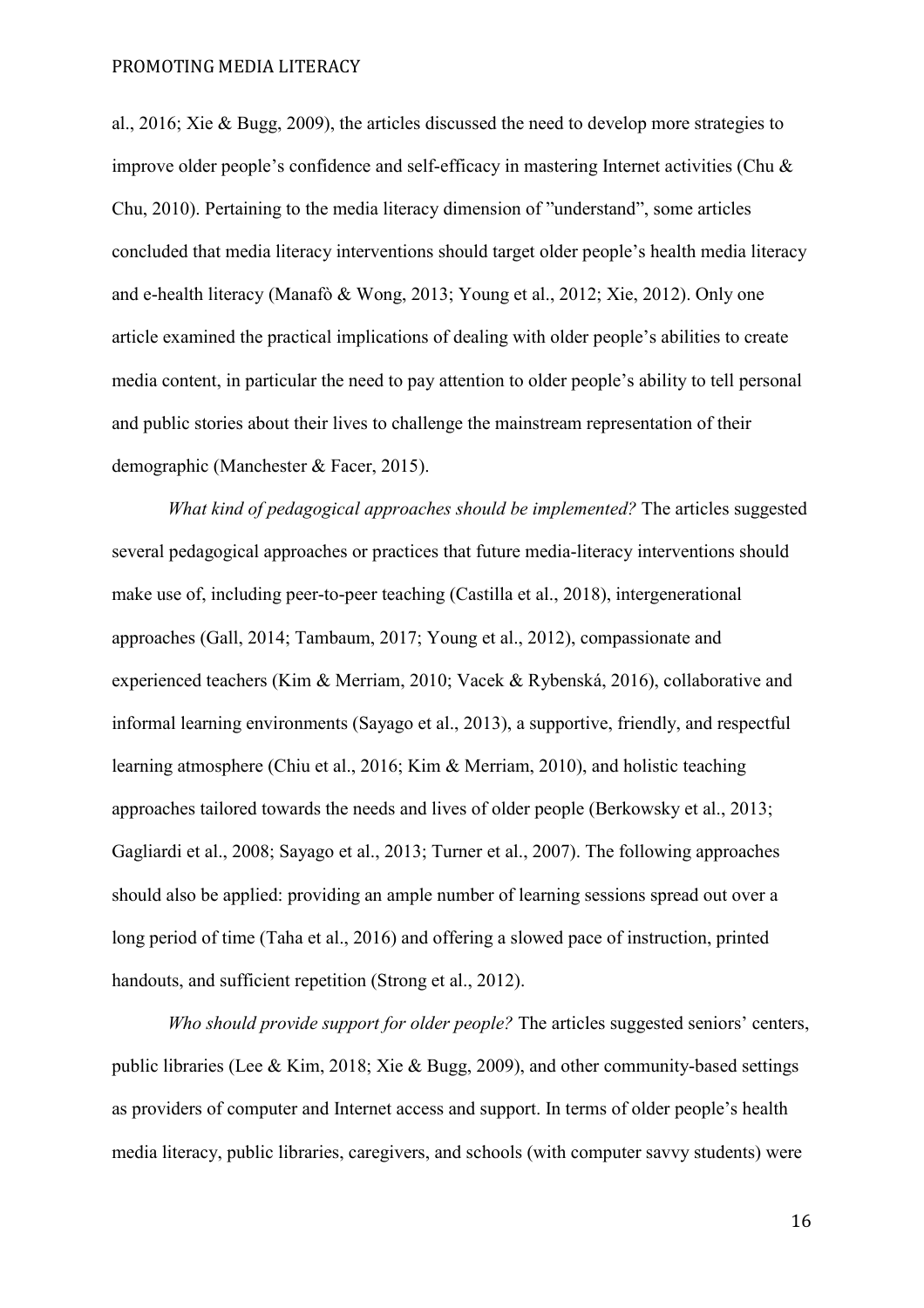suggested as relevant providers of support (Young et al., 2012). Further, professionals who work directly with older adults (González et al., 2015) and adult educators (Chu & Chu, 2010) were identified as providers of support for seniors.

# **Discussion**

To advance understanding of how to foster media literacy among older people, we conducted a systematic review (Gough & Thomas, 2016) of 40 empirical studies published between 2005 and April 2019. The aim was to gain an understanding of what dimensions of media literacy (use, understand, create) the interventions targeted, what pedagogical approaches were used to foster media literacy in older people, and what kinds of results and implications the reported interventions yielded for the future.

First and most clearly, the majority of articles reported on media-literacy interventions that targeted older people's competencies in using digital devices, technologies, and media for various purposes such as news, travel, health, learning, banking, entertainment, and social interactions and events (e.g., Abad Alcalá, 2019). Older people's abilities to understand and create media content, especially as citizens, received less attention despite media-literacy researchers' emphasis on individuals' participation in society (Hobbs, 2010; Livingstone et al., 2012) and creative and playful media-content production (e.g., Cannon, Potter, & Burn, 2018). When interpreted in light of recent research highlighting older people's lack of health and digital news literacy (Eronen et al., 2019; Guess et al., 2019), this finding clearly indicates a gap in the research on media-literacy interventions. Interestingly, the media-literacy interventions that specifically targeted older people's abilities to understand and create media content addressed older people from a somewhat limited perspective: as users of e-Health services and as people sharing and reminiscing about their life histories.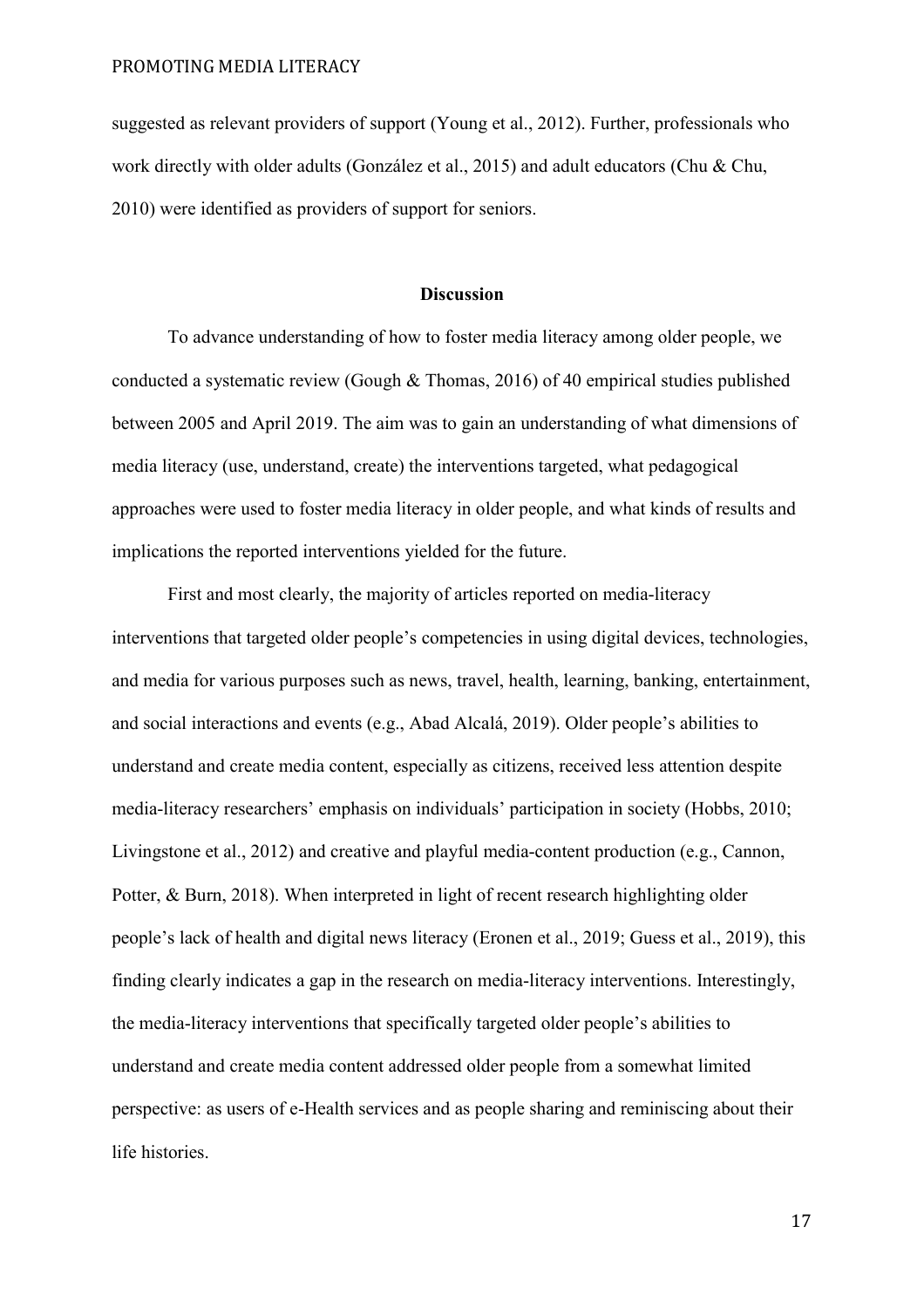Secondly, most of the reported outcomes of older people's media-literacy interventions were dealing with older people's lifelong learning, cultural expression, and personal fulfilment, and less were concerned with democracy, participation, and active citizenship and choice, competitiveness, and the knowledge economy (Livingstone et al., 2005). The reported outcomes identified older people as needing to improve their ICT skills and self-efficacy, change their attitudes toward modern technologies, learn how to use e-Health services, and fight loneliness and social isolation. Older people were not for the most part addressed as citizens "participating as a member of a community at local, regional, national and international levels" (Hobbs, 2010, p. 19) but rather as agents in the spheres of their personal lives and within their families. Thus, we propose that media-literacy interventions and research targets older people in their multiple life roles, such as citizens, students, consumers, leaders, experts, caretakers, workers, partners, spouses, parents, retirees, grandparents, and leisure-users (e.g., Peace et al., 2007; Reed, 2013). However, it must be kept in mind that the studies included in the present review do not indicate that there is a lack of media-literacy *interventions* which target older people's abilities to understand and create media content. Instead, our results indicate that there is *limited research* on the aforementioned dimensions of media literacy.

In terms of the pedagogical approaches suitable for fostering media literacy in older people, our results are in line with existing research emphasizing the importance of using a needs-based approach (e.g., Vroman et al., 2015), fostering older people's self-efficacy as the users of digital technologies and media (e.g., Lam & Lee, 2007; Livingstone et al., 2005; Vroman et al., 2015), and providing social support for learning (Barnard et al., 2013). Our results highlight the affordances of peer-to-peer teaching and intergenerational approaches in media-literacy interventions for older people, and we suggest that future research and practice further explore these approaches. However, pedagogical approaches based on participants'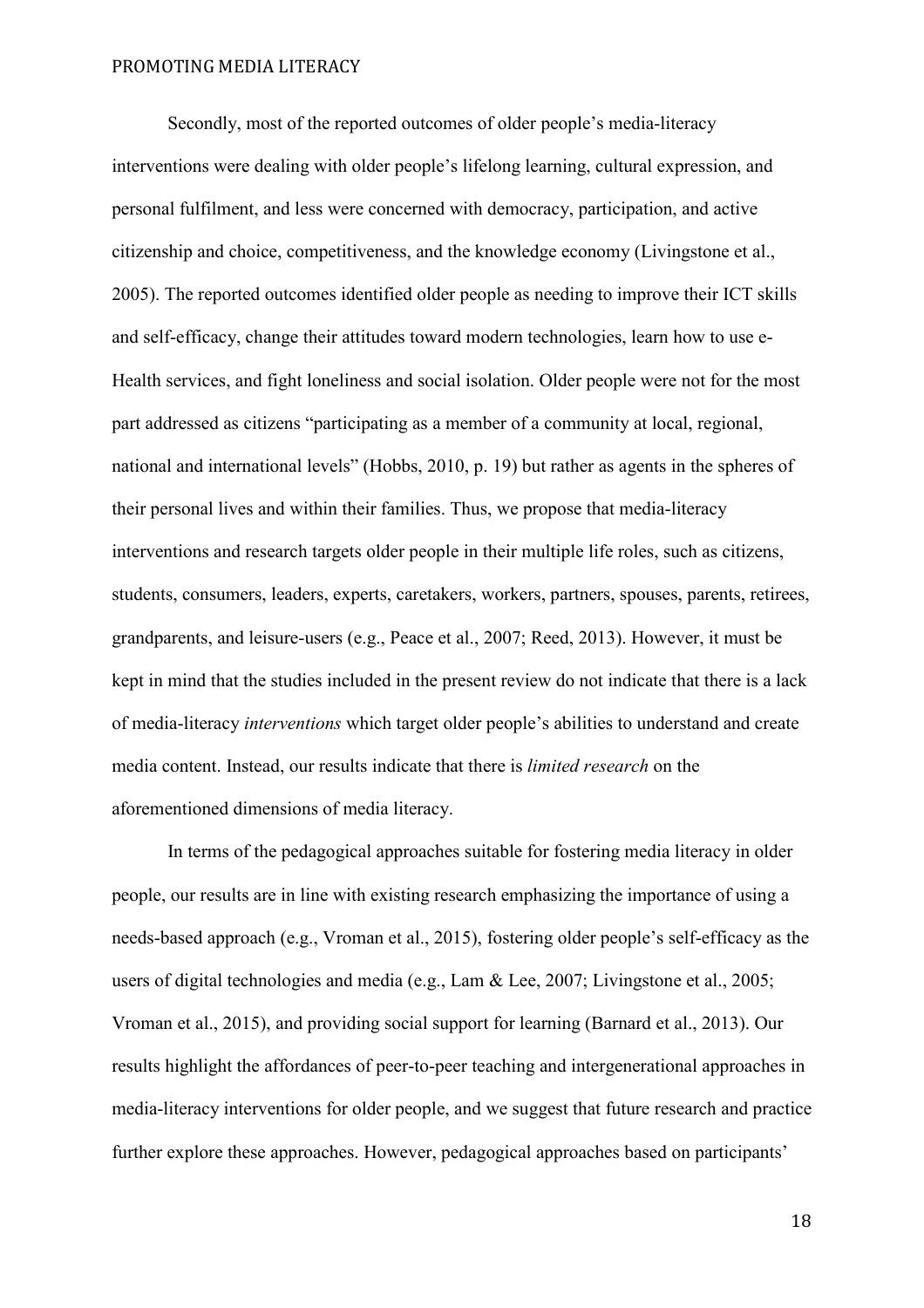creative media-production processes were rare in the reviewed articles. It is therefore suggested to try out and study the numerous possibilities of applying, for example, creative processes of producing a movie or a photo exhibition (Del Prete et al., 2011; Manchester & Facer, 2015) to foster empowerment, liberation (Del Prete et al., 2011), and older people's active presence and role in a society (Findsen, 2007).

Our review has limitations. We did not evaluate the quality of the studies that we reviewed. Rather than being a critical review of the state of the research methodologies and results, the aim of the review is more to describe and discuss the topics and approaches used in media-literacy education for older people. While our review was systematic (Gough & Thomas, 2016), it did not represent the diversity of older people in various contexts (e.g., Peace et al., 2007). In all of the interventions included in our review, the majority of the participants were female, which may result from the larger number of women among the older population (United Nations, 2019) and their willingness to participate in education in general. Even though the interventions were organized in 17 countries, the U.S. context dominated  $(n = 15)$ . Furthermore, even though we did not look at the connections between pedagogical approaches and their reported outcomes, these should be explored in future research. Finally, the relationships between different positionalities (e.g., education, income, class, racial and ethnic backround, gender, past professional experience, health status, disabilities) and media literacy merit further research.

# **Conclusion**

This literature review provided important and comprehensive information and practical implications for researchers, designers, and providers of media-literacy education for older people. Based on our review, we can conclude that interventions aimed at fostering media literacy in older people need further development and creative enrichment in terms of aims, content, providers, recipients, and pedagogical approaches.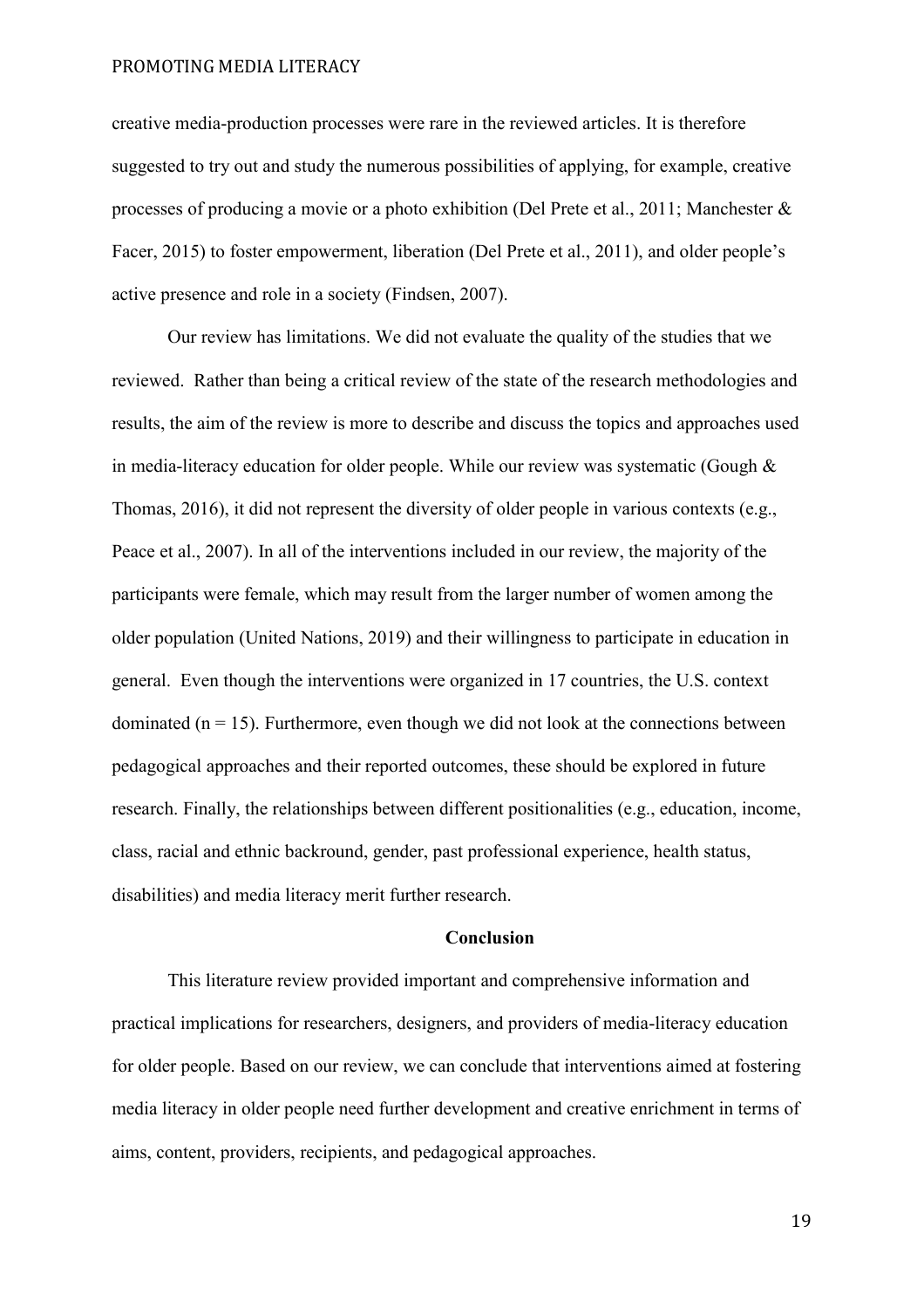#### Acknowledgements

This study has been partly performed in the *Developing Teacher Education of Adult Educators*—*Targeting Older People's Media Education* project, which is funded by the Teacher Education Development Programme of the Finnish Ministry of Education and Culture.

# References

- Abad Alcalá, L. (2019). Media literacy among the elderly. In R. Hobbs & P. Mihailidis (Eds.), *The international encyclopedia of media literacy, volume 2* (pp. 763–768). Singapore: Wiley Blackwell.
- Anderson, M., & Perrin, A. (2017). Tech adoption climbs among older adults. Pew Research Center. Retrieved from [https://www.pewinternet.org/2017/05/17/tech-adoption](https://www.pewinternet.org/2017/05/17/tech-adoption-climbs-among-older-adults/)[climbs-among-older-adults/](https://www.pewinternet.org/2017/05/17/tech-adoption-climbs-among-older-adults/)
- Artis, S., & Kleiner, B. M. (2006, August). The effects of age and the design of web-based training on computer task performance. *Proceedings of the Human Factors and Ergonomics Society Annual Meeting*, (50)2, 185–189.
- Aspinall, E. E., Beschnett, A., & Ellwood, A. F. (2012). Health literacy for older adults: Using evidence to build a model educational program. *Medical Reference Services Quarterly, 31*(3), 302–314.
- Aufderheide, P. (ed.) (1993). *Media literacy. A report of the national leadership conference on media literacy*. Washington, DC: Aspen Institute.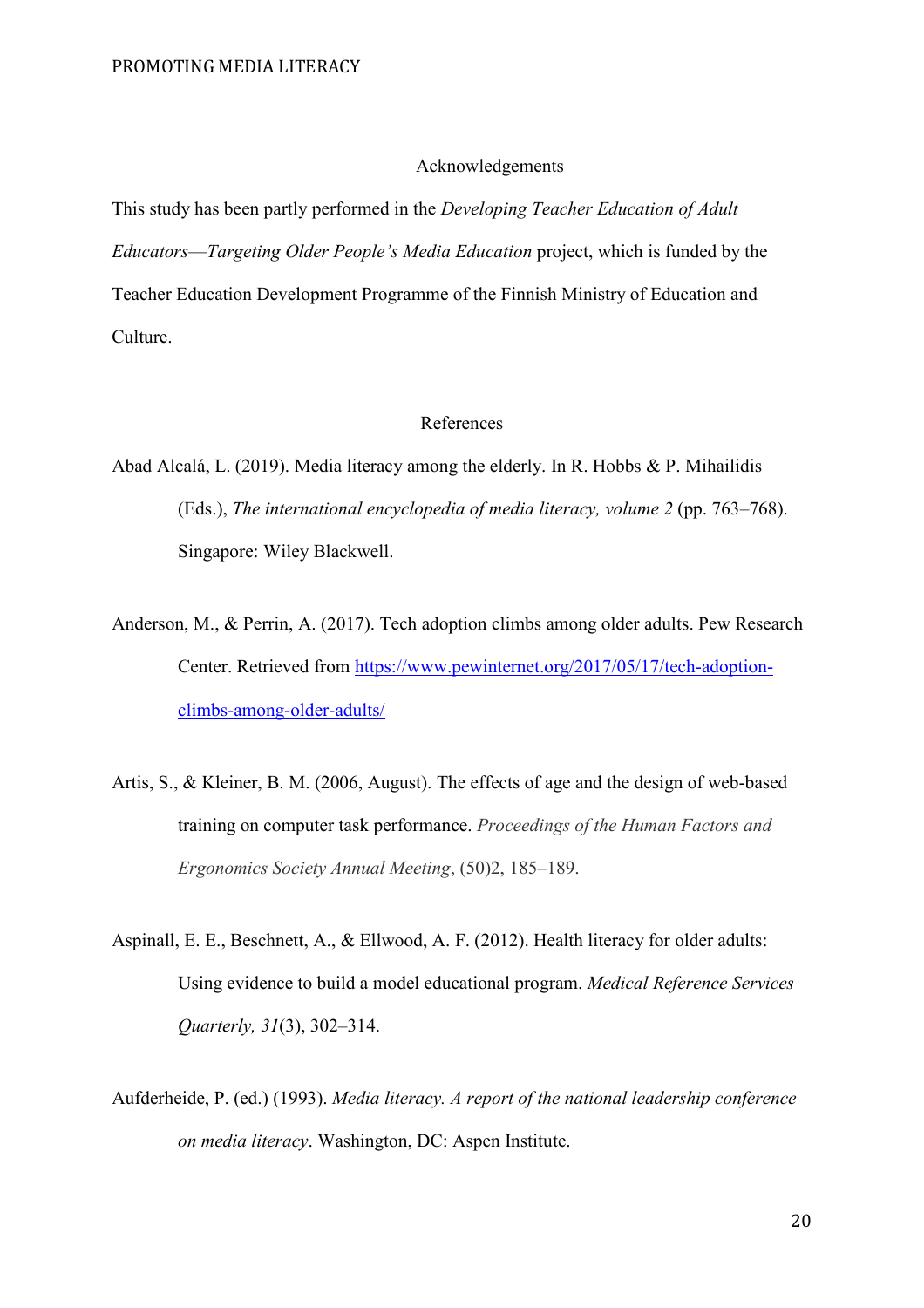AUTHOR 1 (2018). (publication details withheld for anonymity)

AUTHOR 1, & ANOTHER (2015). (publication details withheld for anonymity)

- AUTHOR 1, AUTHOR 2, & ANOTHER (2019). (publication details withheld for anonymity)
- Barnard, Y., Bradley, M. D., Hodgson, F., & Lloyd, A. D. (2013). Learning to use new technologies by older adults: Perceived difficulties, experimentation behaviour and usability. *Computers in Human Behavior, 29*(4), 1715–1724.
- Berkowsky, R. W., Cotten, S. R., Yost, E. A., & Winstead, V. P. (2013). Attitudes towards and limitations to ICT use in assisted and independent living communities: Findings from a specially designed technological intervention. *Educational Gerontology, 39*, 797–811.
- Bertera, E. M. (2014). Storytelling slide shows to improve diabetes and high blood pressure knowledge and self-efficacy: Three-year results among community dwelling older African Americans. *Educational Gerontology, 40,* 785–800.
- Blažun, H., Saranto, K., & Rissanen, S. (2012). Impact of computer training courses on reduction of loneliness of older people in Finland and Slovenia. *Computers in Human Behavior, 28*(4), 1202–1212.
- Brown, L. E., & Strommen, J. (2018). Training younger volunteers to promote technology use among older adults. *Family and Consumer Sciences Research Journal, 46*(3), 297–313.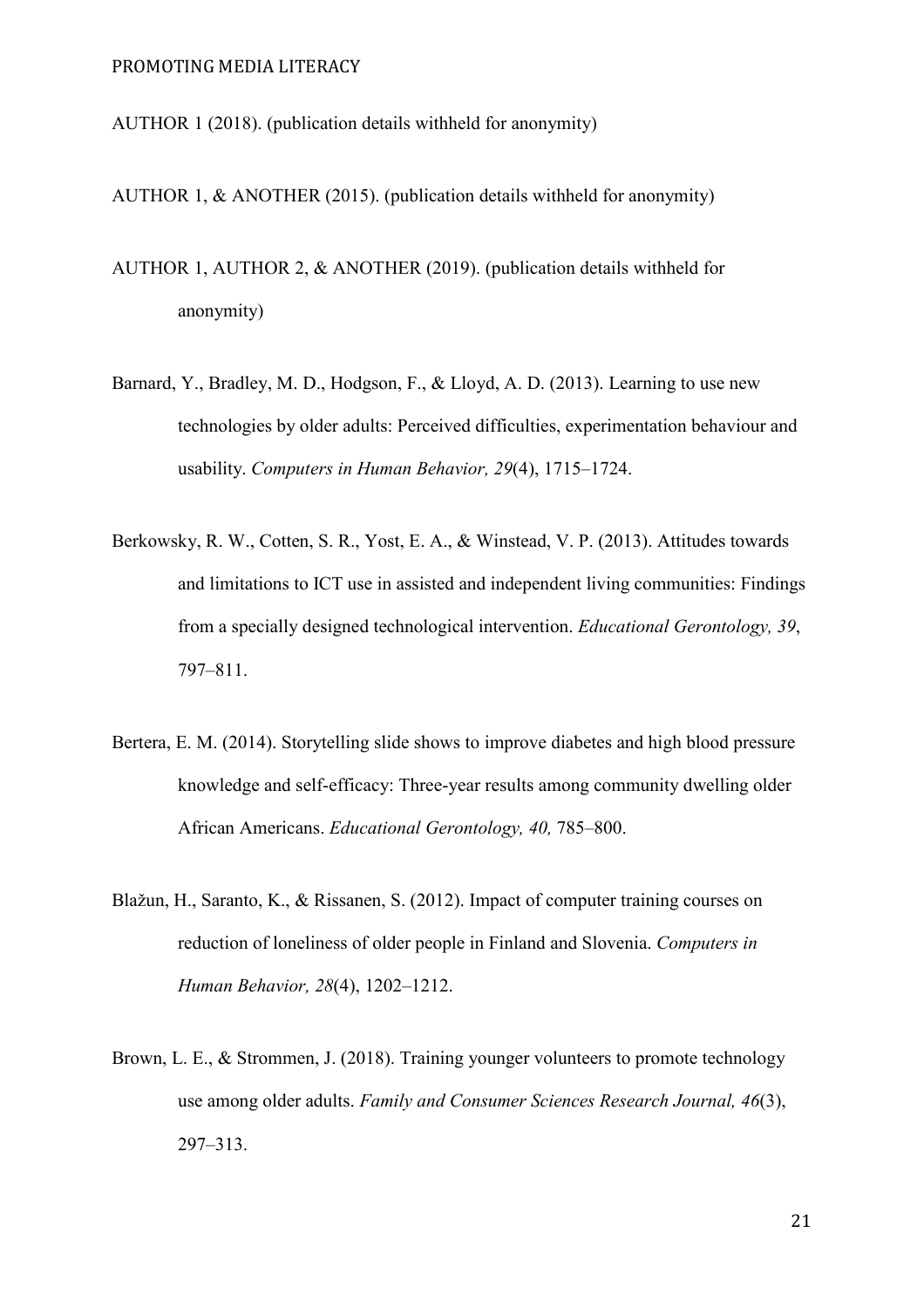- Cannon, M., Potter, J., & Burn, A. (2018). Dynamic, playful and productive literacies. *Changing English. Studies in Culture and Education, 25*(2), 180–197.
- Castilla, D., Botella, C., Miralles, I., Bretón-López, J., Dragomir-Davis, A. M., Zaragoza, I., & Garcia-Palacios, A. (2018). Teaching digital literacy skills to the elderly using a social network with linear navigation: A case study in a rural area. *International Journal of Human-Computer Studies, 118*, 24–37.
- Chiu, C.-J., Hu, Y.H., Lin, D.C., Chang, F.Y., Chang, C.S., & Lai, C.F. (2016). The attitudes, impact, and learning needs of older adults using apps on touchscreen mobile devices: Results from a pilot study. *Computers in Human Behavior, 63*, 189–197.
- Chu, R. J. & Chu, A. Z. (2010). Multi-level analysis of peer support, Internet self-efficacy and e-learning outcomes—The contextual effects of collectivism and group potency. *Computers and Education, 55*, 145–154.
- Del Prete, A., Calleja, C., & Gisbert Cervera, M. M. (2011). Overcoming generational segregation in ICTs: Reflections on digital literacy workshop as a method. *Gender, Technology and Development, 15*(1), 159–174.
- Eronen, J., Paakkari, L., Portegijs, E., Saajanaho, M., & Rantanen, T. (2019). Assessment of health literacy among older Finns. *Aging Clinical and Experimental Research, 31*(4), 549–556.
- Esteller-Curto, R., & Escuder-Mollon, P. (2012). Non-practical ICT courses for seniors for a comprehensive involvement to provide a global understanding of the Knowledge Society. *Procedia—Social and Behavioral Sciences, 46*(2012), 2356– 2361.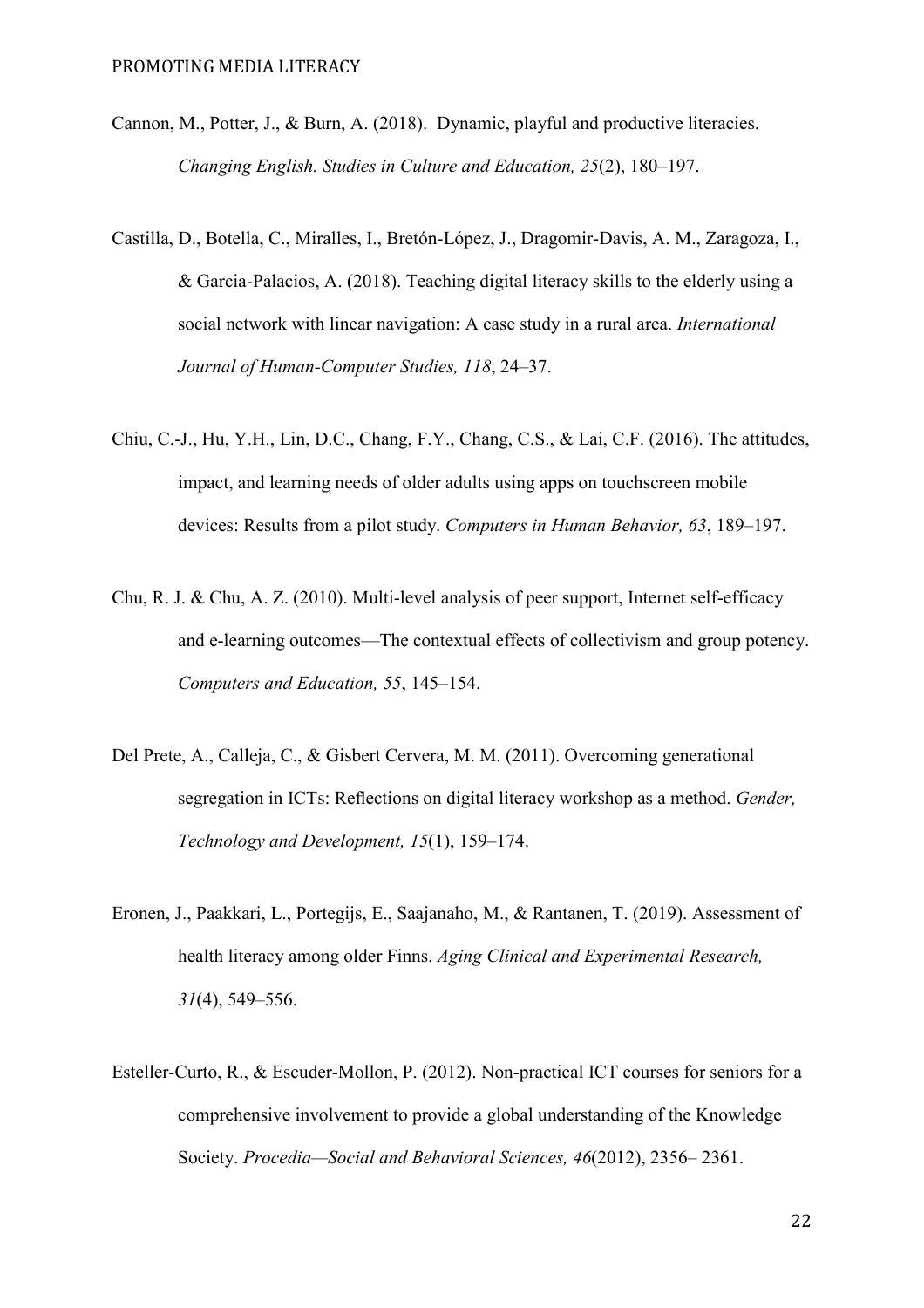- Findsen, B. (2007). Freirean philosophy and pedagogy in the adult education context: The case of older adults' learning. *Studies in Philosophy and Education, 26*(6), 545–559.
- Gamliel, T. (2016). Education in civic participation: Children, seniors and the challenges of an intergenerational information and communications technology program. *New Media & Society, 19*(9), 1–18.
- Gagliardi, C., Mazzarini, G., Papa, R., Giuli, C., & Marcellini, F. (2008). Designing a learning program to link old and disabled people to computers. *Educational Gerontology, 34,* 15–29.
- Gall, M. (2014). Intergenerational learning between teenagers and seniors with the help of computers. *Procedia—Social and Behavioral Sciences, 116*(2014), 1274–1279.
- González, A., Paz Ramírez, M. & Viadel, V. (2012). Attitudes of the elderly toward information and communication technologies. *Educational Gerontology, 38,* 585– 594.
- González, A., Paz Ramírez, M., & Viadel, V. (2015). ICT learning by older adults and their attitudes toward computer use. *Current Gerontology and Geriatrics Research,*  Article ID 849308, 7 pages, 2015.
- Gough, D., & Thomas, J. (2016). Systematic reviews of research in education: Aims, myths and multiple methods. *Review of Education, 4*(1), 84–102.
- Guess, A., Nagler, J., & Tucker, J. (2019). Less than you think: Prevalence and predictors of fake news dissemination on Facebook. *Science Advances, 5*(1)*.*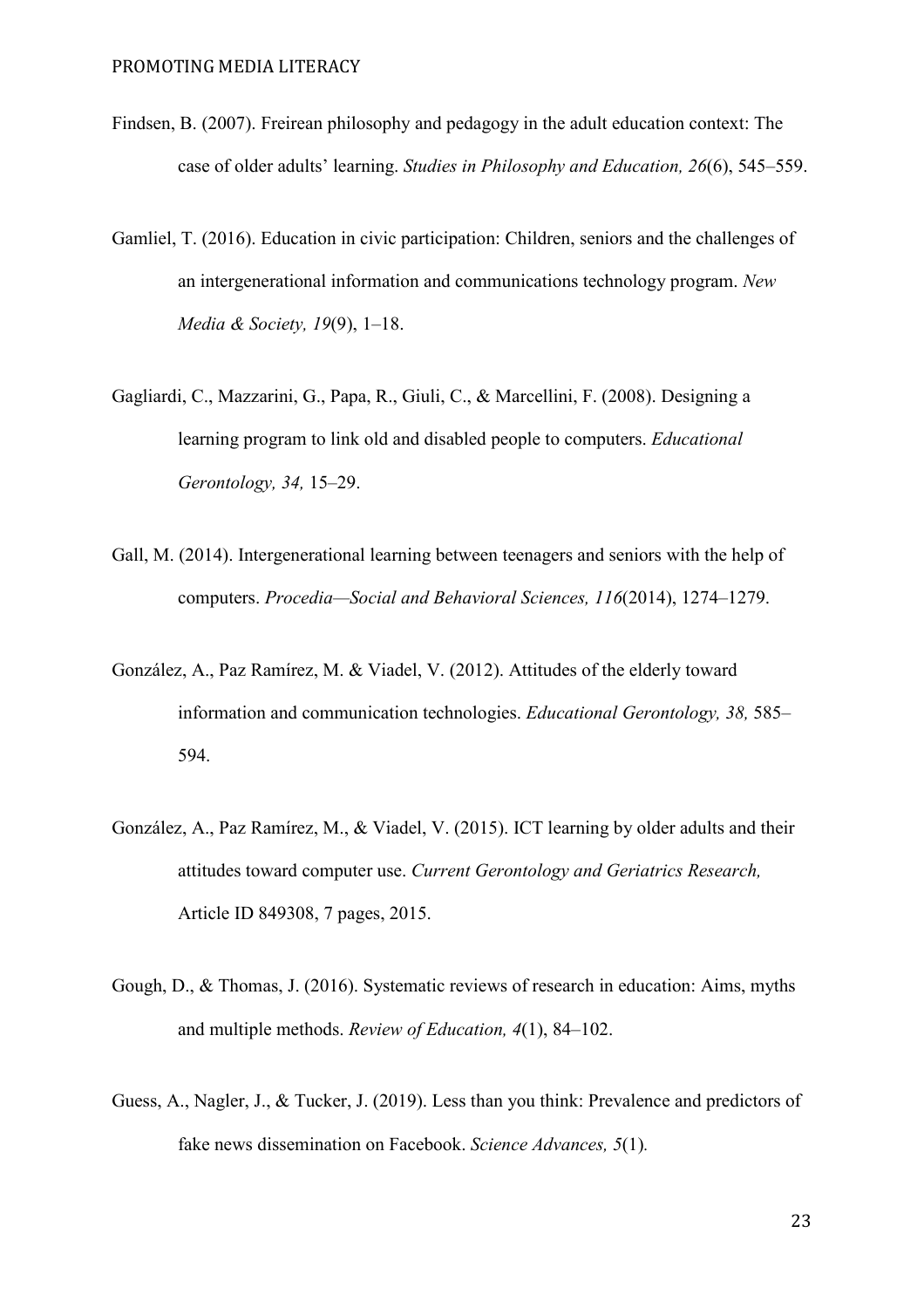- Heydon, R. M. (2011). Multimodal communication and identities options in an intergenerational art class. *Journal of Early Childhood Research, 10*(1), 51–69.
- Hobbs, R. (2010). *Digital and media literacy: A plan of action*. A white paper on the digital and media literacy recommendations of the Knight Commission on the Information Needs of Communities in a Democracy. The Aspen Institute, Communications and Society Program. Retrieved from<https://files.eric.ed.gov/fulltext/ED523244.pdf>
- Jin, B., Kim, J., & Baumgartner, L. M. (2019). Informal learning of older adults in using mobile devices: A review of the literature. *Adult Education Quarterly*, *69*(2), 120– 141.
- Kim, Y. S., & Merriam, S. B. (2010). Situated learning and identity development in a Korean older adults' computer classroom. *Adult Education Quarterly, 60*(5), 438–455.
- Koltay, T. (2016). The media and the literacies: media literacy, information literacy, digital literacy. *Media, Culture & Society, 33*(2) 211–221.
- Laganà, L., Oliver, T., Ainsworth, A., & Edwards, M. (2011). Enhancing computer selfefficacy and attitudes in multi-ethnic older adults: A randomised controlled study. *Aging and Society, 31*(6), 911–933.
- Lai, A. M., Kaufman, D. R., Starren, J., & Shea, S. (2009). Evaluation of a remote training approach for teaching seniors to use a telehealth system. *International Journal of Medical Informatics, 78*(11), 732–744.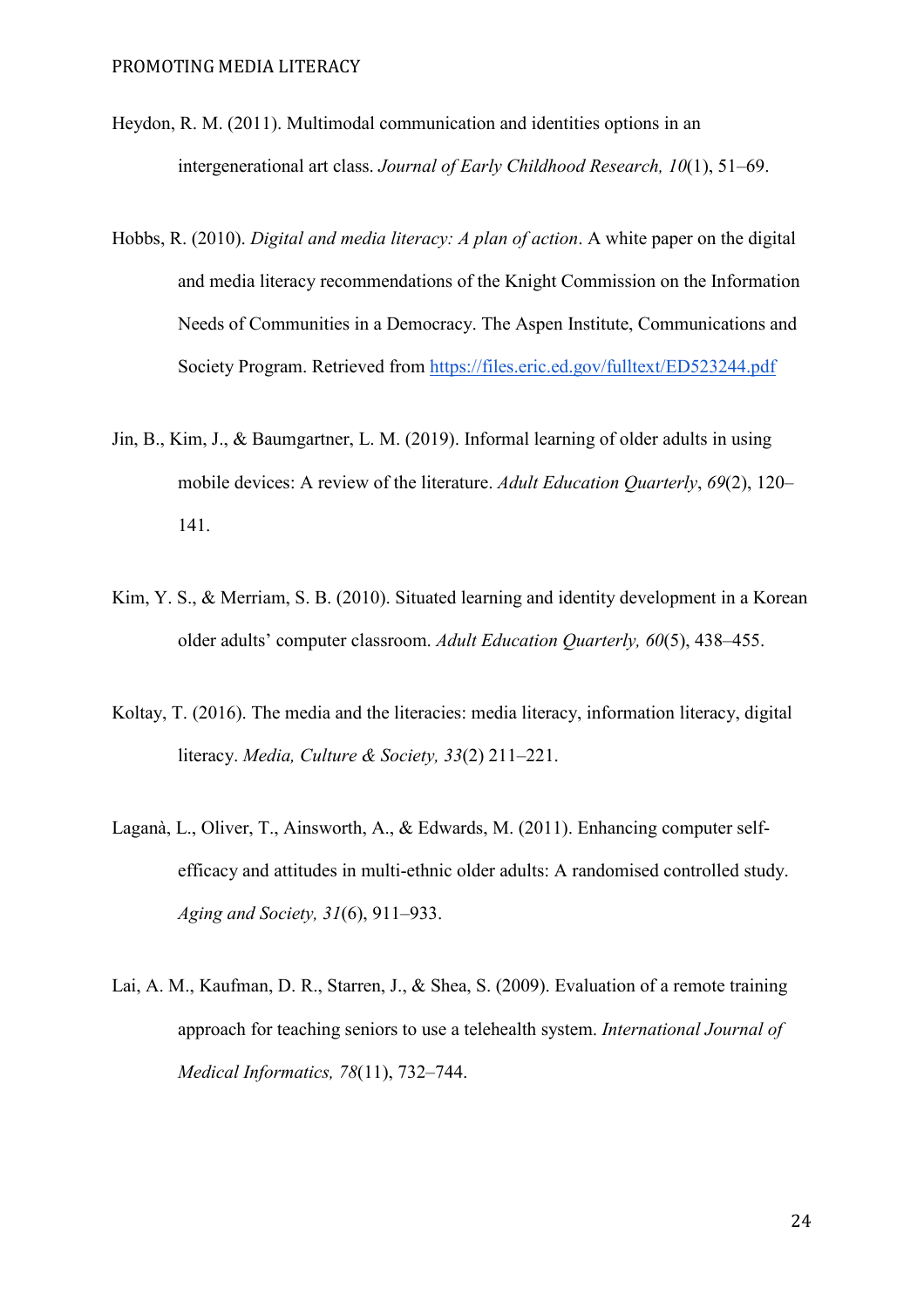- Lam, J., & Lee, M.K.O. (2007). Investigating the role of internet self-efficacy in the elderly's learning of ICT in Hong Kong, China: A two-part study. *Journal of Technology in Human Services, 25*(1–2), 159–176.
- Lee, O. E.-K., & Kim, D.-H. (2018). Bridging the digital divide for older adults via intergenerational mentor-up. *Research on Social Work Practice.* Retrieved from <https://doi.org/10.1177/1049731518810798>
- Lin, C. I. C., Tang, W.-h., & Kuo, F.-Y. (2012). "Mommy Wants to Learn the Computer": How Middle-Aged and Elderly Women in Taiwan Learn ICT Through Social Support. *Adult Education Quarterly, 61*(1), 73–90.
- Livingstone, S., Papaioannaou, T., del Mar Grandío Pérez, M., & Wijnen, C. (2012). Editors' note. Critical insights in European media literacy research and policy. *Media Studies, 3*(6), 2–12.
- Livingstone, S., Van Couvering, E., & Thumim, N. (2005). *Adult media literacy: A review of the research literature on behalf of Ofcom*. London: Department of Media and Communications, London School of Economics and Political Science. Retrieved from<https://dera.ioe.ac.uk/5283/1/aml.pdf>
- Manafò, E., & Wong, S. (2013). eSEARCH©: A tool to promote the eHealth literacy skills of older adults. *Journal of Consumer Health on the Internet, 17*(3), 255–271.
- Manchester, H., & Facer, K. (2015). Digital curation: Learning and legacy in later life. *E-Learning and Digital Media*, *12*(2), 242–258.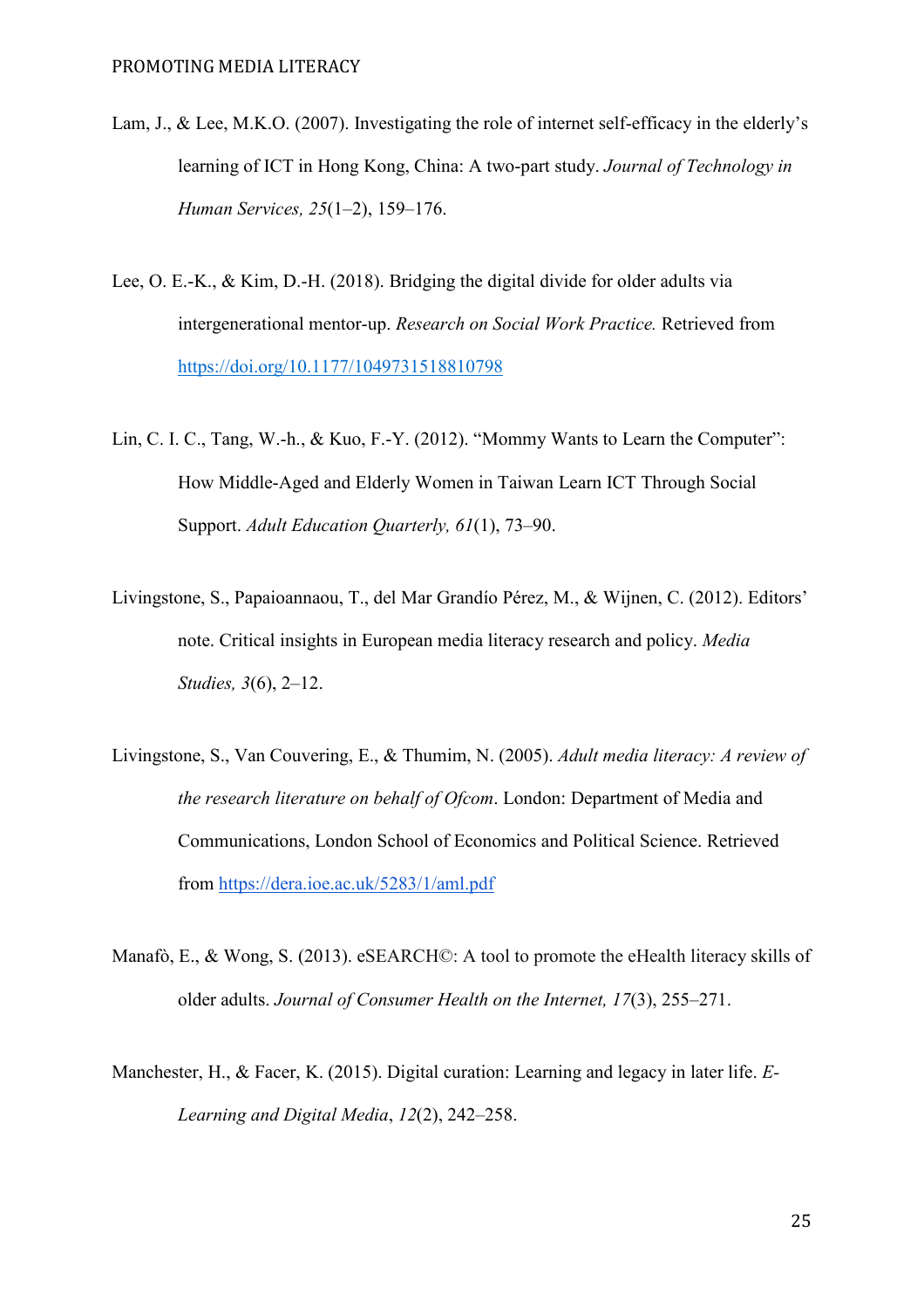- Nor, F. M. N., Razak, N. A., Abdullah, M., Y., Malek, J. A., & Salman, A. (2011). Empowering marginalized community with an innovative technology. *Procedia Social and Behavioral Sciences, 15*(2011), 3374–3378.
- Ofcom (2015). Adults' media use and attitudes*. Report 2015*. London: Ofcom. Retrieved from

https://www.ofcom.org.uk/ data/assets/pdf\_file/0014/82112/2015\_adults\_media\_u se and attitudes report.pdf

Ofcom (2019a). Adults' media use and attitudes*. Report 2019.* London: Ofcom. Retrieved from https://www.ofcom.org.uk/ data/assets/pdf file/0021/149124/adults-media[use-and-attitudes-report.pdf](https://www.ofcom.org.uk/__data/assets/pdf_file/0021/149124/adults-media-use-and-attitudes-report.pdf) 

Ofcom (2019b). Adults' media lives*. A report for Ofcom.* London: Knowledge Agency. Retrieved from https://www.ofcom.org.uk/ data/assets/pdf file/0022/149251/adults-media-lives[report.pdf](https://www.ofcom.org.uk/__data/assets/pdf_file/0022/149251/adults-media-lives-report.pdf) 

Patrício, M. R., & Osório, A. (2016). Intergenerational learning with ICT: A case study. *Studia Paedagogica, 21*(2), 83–99.

Palsa, L., & Ruokamo, H. (2015). Behind the concepts of multiliteracies and media literacy in the renewed Finnish core curriculum: A systematic literature review of peerreviewed research. *Seminar.net—International Journal of Media, Technology & Lifelong Learning*, *11*(2). Retrieved from

<https://journals.hioa.no/index.php/seminar/article/view/2354>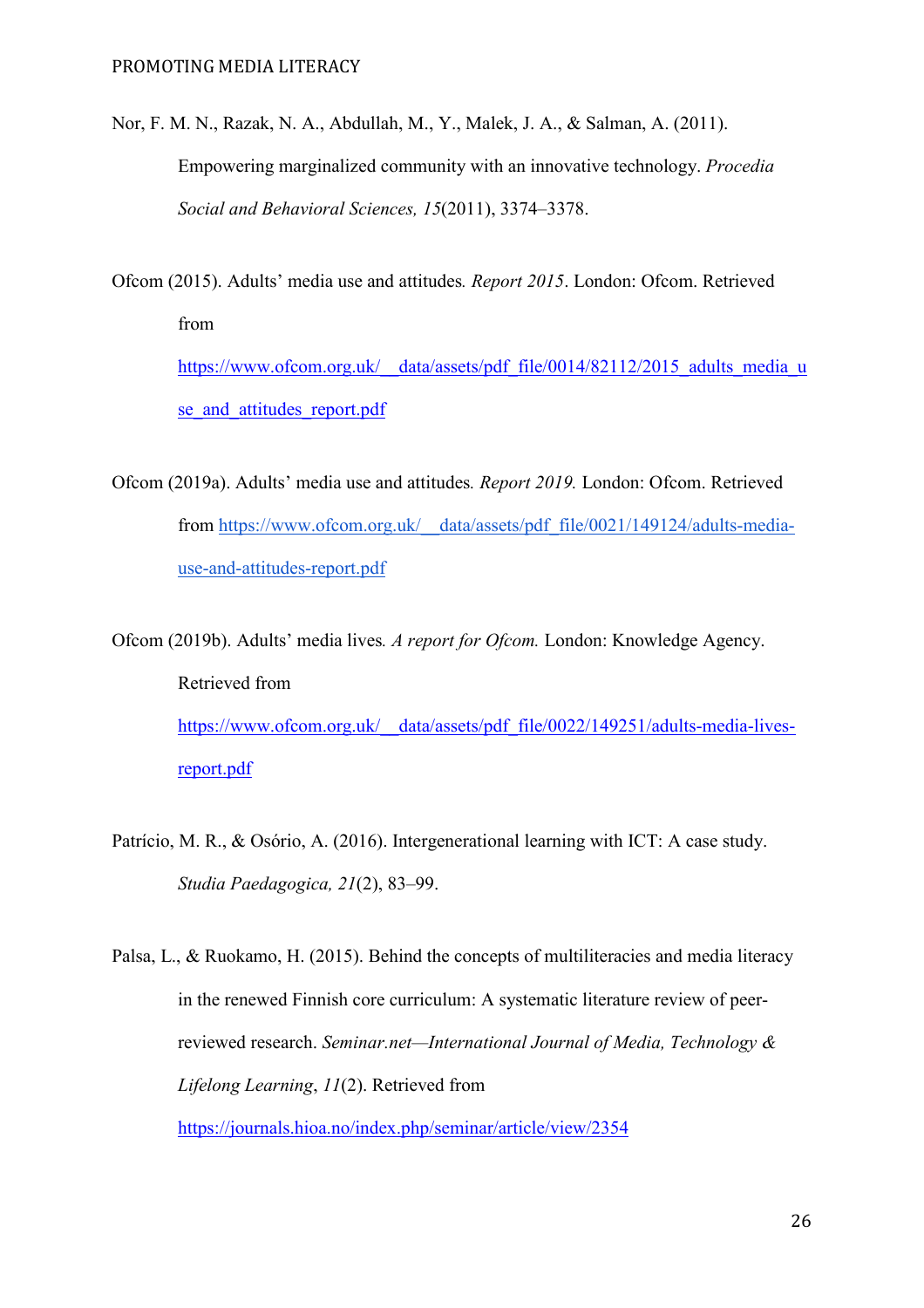- Peace, S., Dittmann-Kohli, F., Westerhof, G. J., & Bond, J. (2007). The ageing world. In J. Bond, S. Peace, F. Dittmann-Kohli & G. Westerhof (Eds.), *Ageing in society* (pp. 1– 14). London: SAGE Publications.
- Petranova, D. (2013). Media education in the life of senior population. *European Journal of Science and Theology, 9*(2), 13–24. Retrieved from [http://www.ejst.tuiasi.ro/Files/39/3\\_Petranova.pdf.](http://www.ejst.tuiasi.ro/Files/39/3_Petranova.pdf)
- Reed, K. (2013). Middle years. In S. Shaw, A. Haxell & T. Weblemoe (Eds.), *Communication across the lifespan* (pp. 80–87). Australia: Oxford University Press.
- Sayago, S., Forbes, P., & Blat, J. (2013). Older people becoming successful ICT learners over time: Challenges and strategies through an ethnographical lens. *Educational Gerontology, 39*, 527–544.
- Strong, M. L., Guillot, L., & Badeau, J. (2012). Senior CHAT: A model for health literacy instruction. *New Library World*, *113*(5/6), 249–261.
- Taha, J., Czaja, S. J., & Sharit, J. (2016). Technology training for older job-seeking adults: The efficacy of a program offered through a university-community collaboration. *Educational Gerontology, 42*(4), 276–287.
- Tambaum, T. (2017). Teenaged Internet tutors' use of scaffolding with older learners. *Journal of Adult and Continuing Education, 23*(1), 97–118.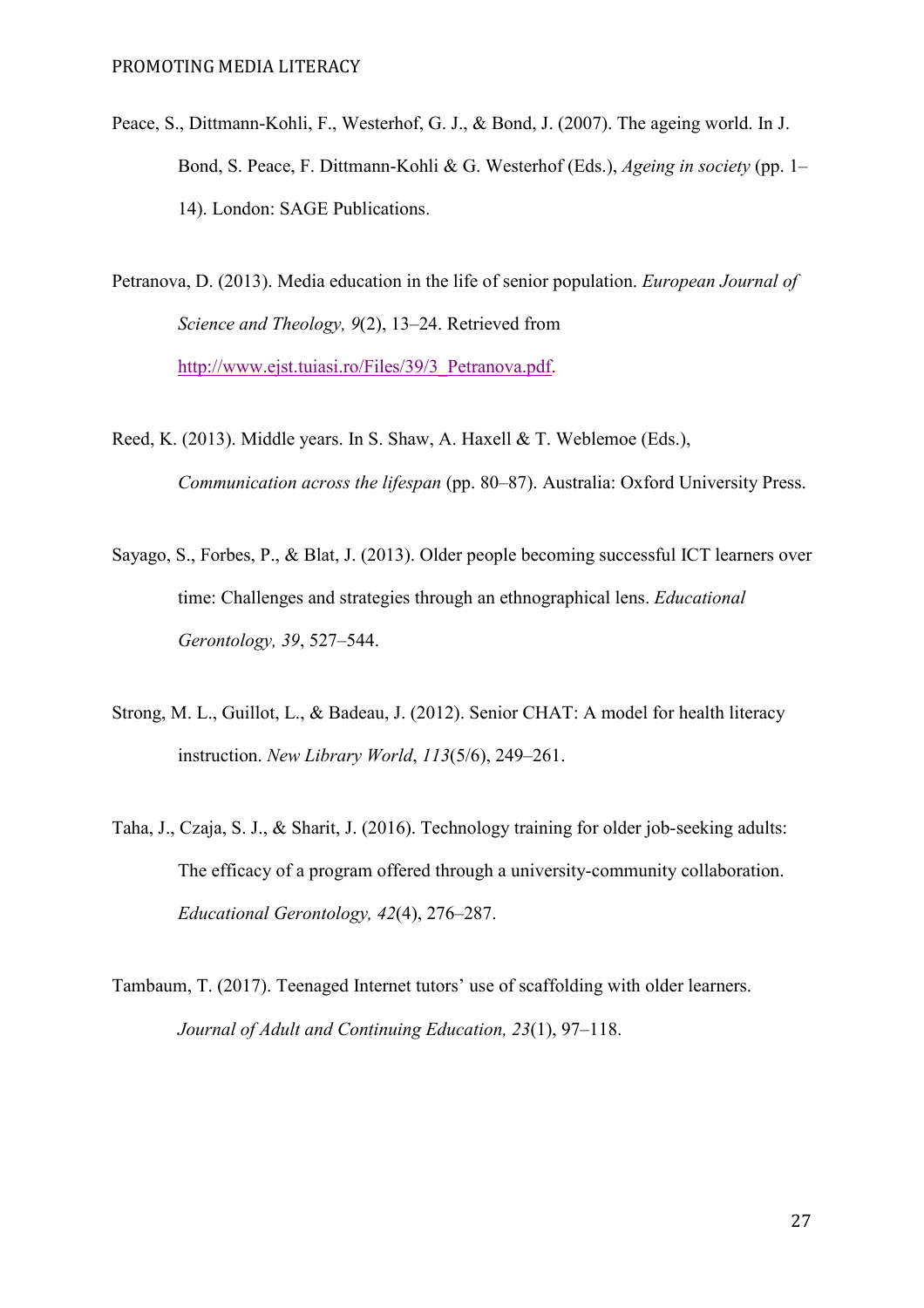Turner, P., Turner, S., & van de Walle, G. (2007). How older people account for their experiences with interactive technology. *Behaviour & Information Technology*, *26*(4), 287–296.

United Nations. (2019). *World population prospects 2019.* New York: United Nations.

- Vacek, P., & Rybenská, K. (2016). The most frequent difficulties encountered by senior citizens while using information and communication technology. *Social and Behavioral Sciences*, *217*, 452–458.
- Vaportzis, E., Martin, M., & Gow, A. J. (2017). A tablet for healthy ageing: The effect of a tablet computer training intervention on cognitive abilities in older adults. *The American Journal of Geriatric Psychiatry, 25*(8), 841–851.
- Vroman, K. G., Arthanat, S., & Lysack, C. (2015). Who over 65 is online? Older adults' dispositions toward information communication technology. *Computers in Human Behavior, 43*, 156–166.
- Wong, Y. C., Chen, H., Lee, V. W. P., Fung, J. Y. C., & Law, C. K. (2014). Empowerment of senior citizens via the learning of information and communication technology. *Ageing International, 39*(2), 144–162.
- Xie, B. (2011). Experimenting on the impact of learning methods and information presentation channels of older adults' e-health literacy. *Journal of the American Society for Information Science and Technology, 62*(9), 1797–1807.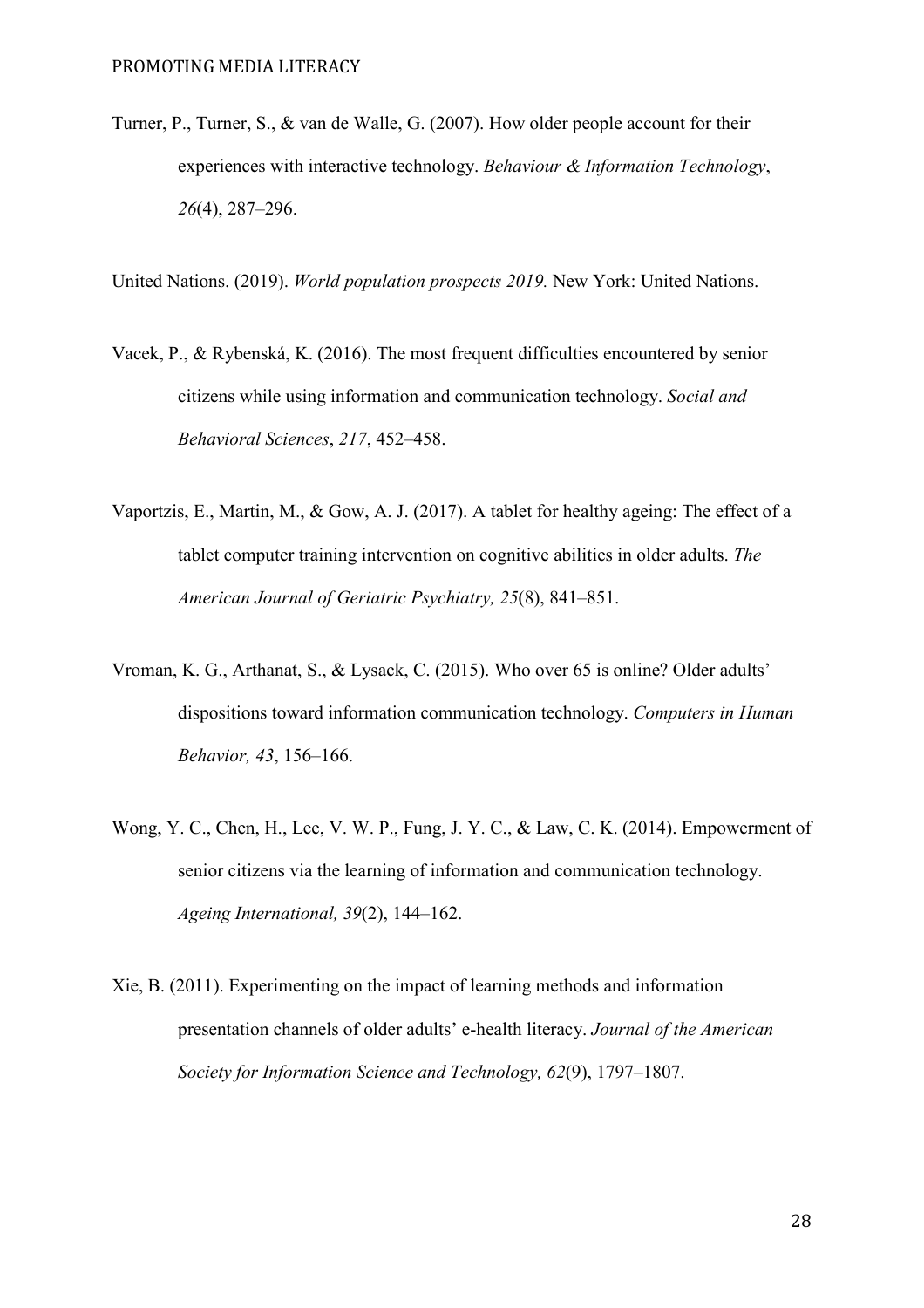- Xie, B. (2011b). Older adults, e-health literacy, and collaborative learning: An experimental study. *Journal of the American Society for Information Science and Technology, 62*(5), 933–946.
- Xie, B. (2012). Improving older adults' e-health literacy through computer training using NIH online resources. *Library & Information Science Research, 34*(1), 63–71.
- Xie, B., & Bugg, J. M. (2009). Public library computer training for older adults to access high-quality Internet health information. *Library & Information Science Research, 31*(3), 155–162.
- Young, D., Weinert, C., & Spring, A. (2012). Home on the range—Health literacy, rural elderly, well-being. *Journal of Extension*, *50*(3). Retrieved from <https://joe.org/joe/2012june/a2.php>
- Zhou, W., Yasuda, T., & Yokoi, S. (2007). Supporting lifelong learning in the information age. *Journal of College Teaching and Learning, 4*(9), 11–18.